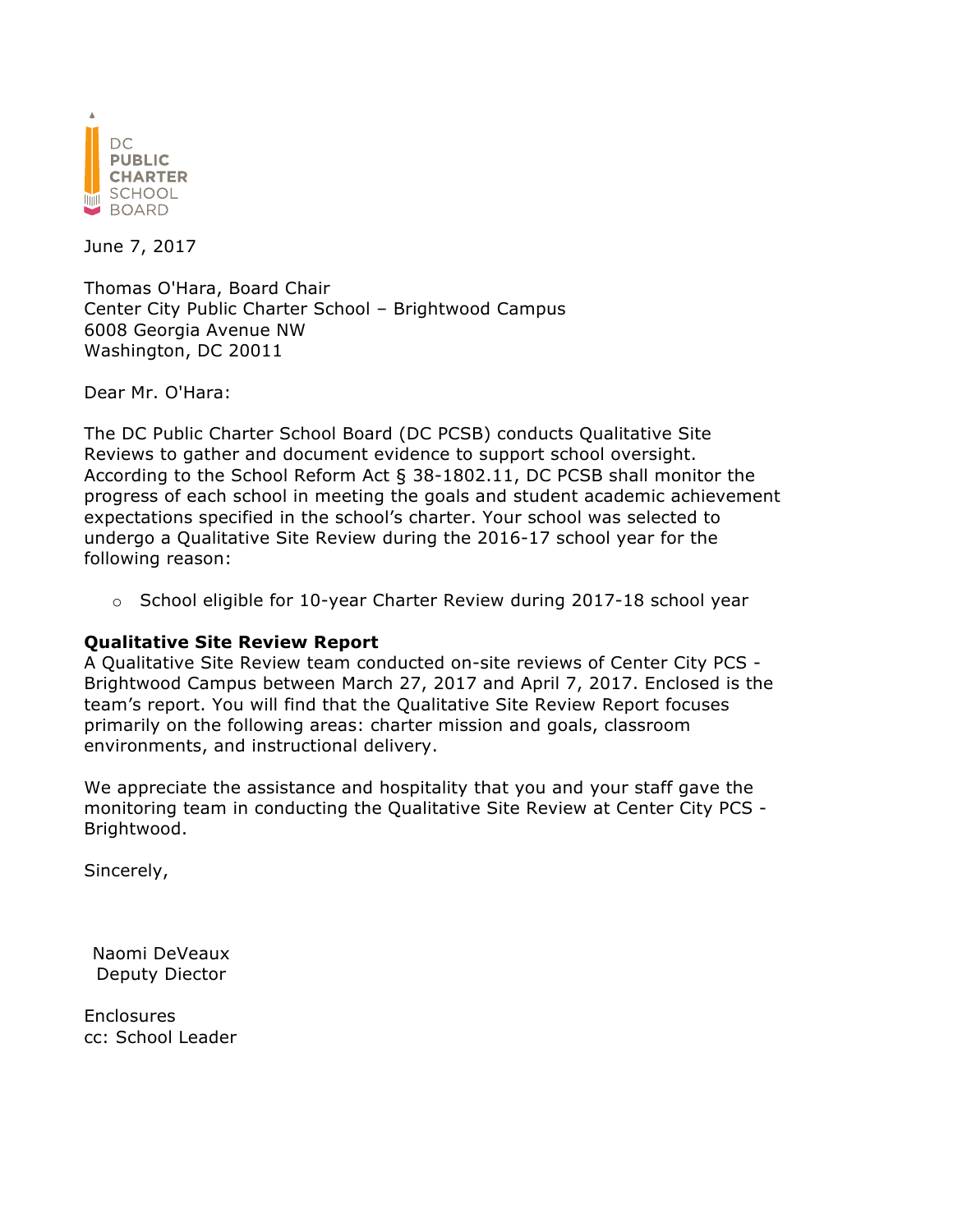# **Qualitative Site Review Report**

**Date:** June 7, 2017

## **Campus Information**

**Campus Name:** Center City PCS – Brightwood **Ward:** 4 **Grade levels:** PK3-8

### **Qualitative Site Review Information**

**Reason for visit:** School eligible for 10-year Charter Review during 2017-18 school year

**Two-week window:** March 27, 2017 - April 7, 2017 **OSR team members:** 2 DC PCSB staff including 1 English Language Learning Specialist, 2 consultants including 1 Special Education specialist **Number of observations:** 18 **Total enrollment:** 276 **Students with Disabilities enrollment:** 27 **English Language Learners enrollment:** 77 **In-seat attendance<sup>1</sup> on the days the QSR team conducted observations: Visit 1:** March 27 - 97% **Visit 2:** March 30 - 96.6% **Visit 3:** March 31 - 94.3%

**Visit 4:** April 4 - 98.1%

### **Summary**

Center City Public Charter School's mission is to empower students for lifelong success by building strong character, promoting academic excellence and generating public service throughout Washington, DC.

During the QSR two-week window, the team used the Charlotte Danielson *Framework for Teaching* to examine classroom environments and instructional delivery (see Appendix I). Overall the visit was positive with strong evidence that the school is meeting its mission. More than 80% of observations were scored as distinguished or proficient, and none received a score of unsatisfactory.

The QSR team scored 83% of observations as distinguished or proficient in the Classroom Environment domain. This is the exact same score for this domain as the one from the QSR team visit in April, 2013. The highest scoring component in this domain was *Establishing a Culture for Learning.* The QSR team rated 94% of the observations as proficient or distinguished. This was also the highest scoring component four years ago. In most classrooms, teachers demonstrated high expectations for student learning and hard work, and students clearly understood their role as learners. Overall there was a strong sense of conviction that everyone can and would learn. Also noteworthy is that 28% of observations scored distinguished in the component of *Creating an Environment of Respect and Rapport*. In these classrooms, there was genuine warmth and teachers were

<sup>&</sup>lt;u> 1989 - Johann Stein, marwolaethau a bh</u>  $1$  This data has not been validated by the school. DC PCSB pulled the data in May 2017.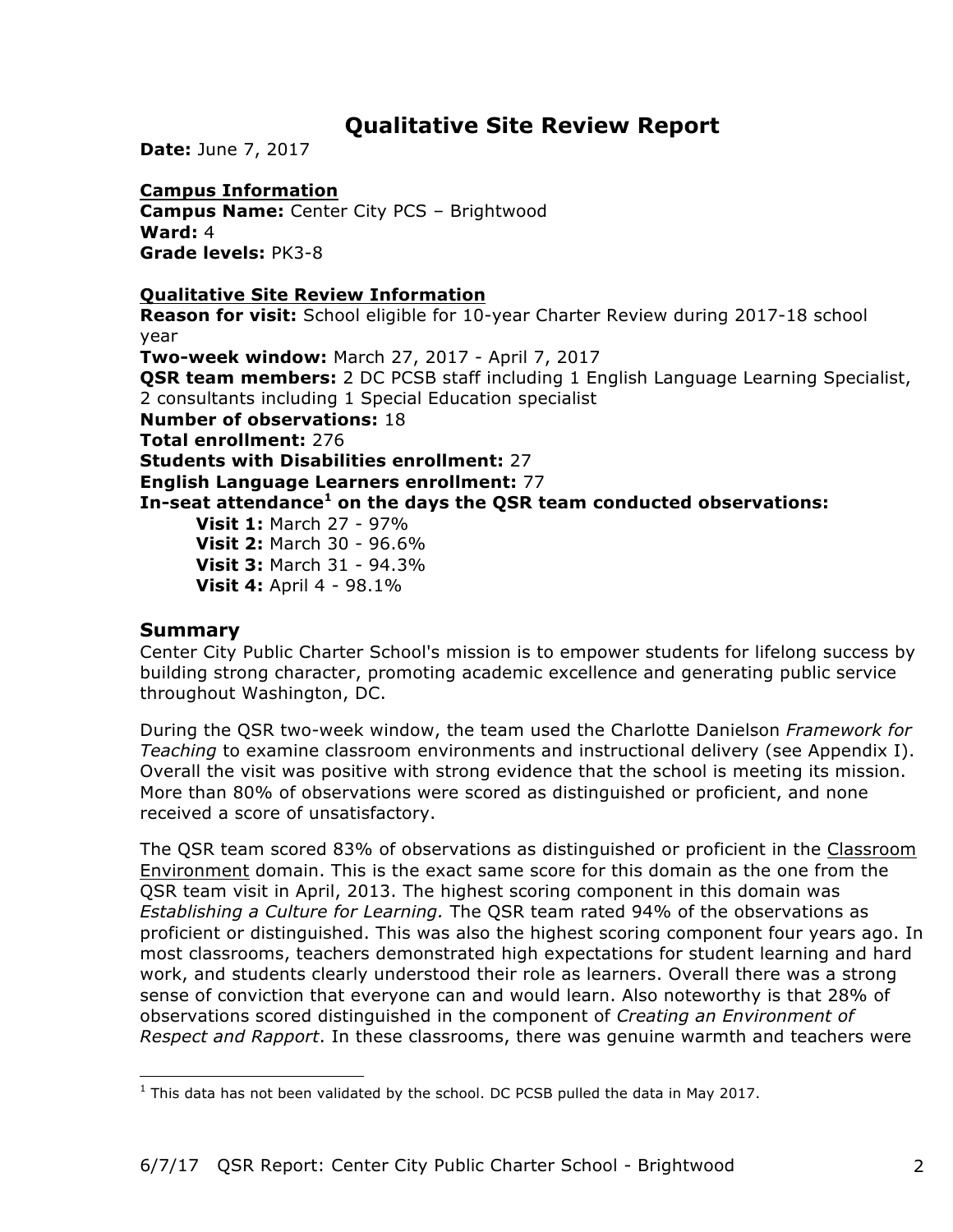highly sensitive to all students as individuals. There was also a value on intellectual risk taking, as evidenced by the high levels of student participation even when students were asking questions or were unsure of the answer.

The QSR team scored 85% of observations as distinguished or proficient in the Instruction domain compared with approximately 75% of observations in 2013. The highest scoring component in this domain was *Communicating with Students* where 100% of observations were rated as distinguished or proficient. All teachers explained the content clearly, and focused on modeling, scaffolding, and/or strategies students could use when solving problems on their own. Teachers used rich vocabulary in context and insisted on the same usage from students.

#### Governance

DC PCSB reviewed the meeting minutes from Center City PCS' Board of Directors meeting on March 15, 2017. A quorum was present. The board discussed the recent science fair among all six Center City PCS campuses. The CEO shared that he is working to improve employee retention and academic achievement. The Finance and Academic Committees discussed a joint meeting to finalize the current and three-year budgets of each campus. The Academic Committee reviewed midyear MAP results and explained that Principals and Assistant Principals are coaching teachers in preparation for the PARCC test. The CEO informed the Board that Center City PCS received official notification of accreditation.

#### Specialized Instruction for Students with Disabilities

Prior to the two-week window, Center City PCS – Brightwood provided answers to specific questions posed by DC PCSB regarding the provision of instruction to Students with Disabilities. A Special Education specialist looked for evidence of the school's articulated program. Overall the school effectively implemented their special education program as described in the questionnaire.

- The school reported in its Special Education Questionnaire that general education teachers have the support of the inclusion teacher so that coteaching can happen for a majority of the day. In these observations the two special educators pulled students out of the general education classroom and one pushed in and taught a small group.
- The school reported using informal assessment measures for students with disabilities during instruction. Two special educators were observed taking anecdotal notes while they were with their students. One teacher used student class work to gauge their understanding of the material presented.

#### Instruction for English Learners

Prior to the two-week QSR window, Center City PCS – Brightwood completed DC PCSB's English Language Learners (ELL) Questionnaire. The questionnaire captures critical aspects of the school's ELL program. During the QSR window, an ELL specialist looked for evidence of fidelity to the school's self- reported ELL program. Overall, DC PCSB staff found that the school is implementing its ELL Program with fidelity. A more detailed explanation of our findings is laid out below.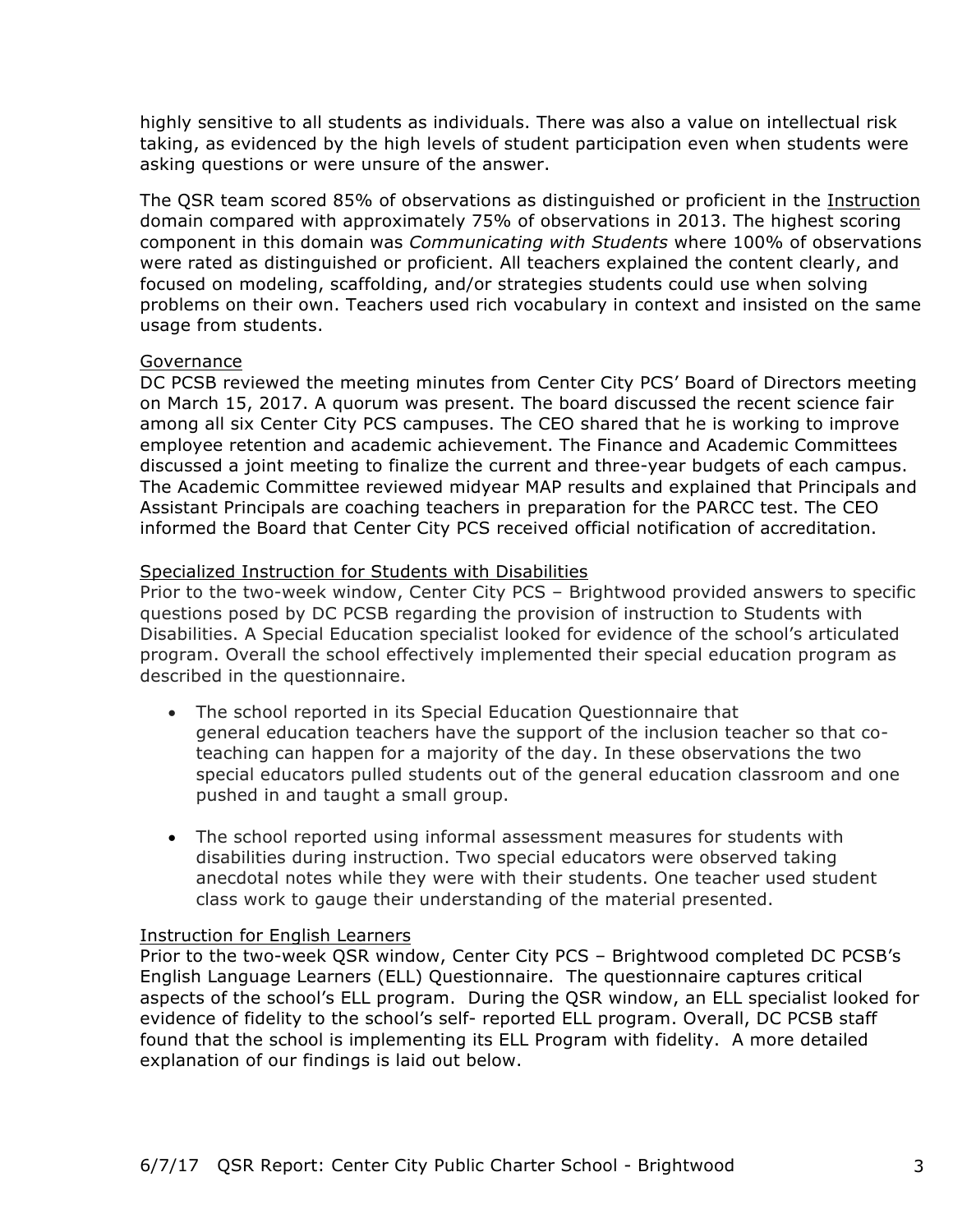- According to Center City PCS Brightwood's ELL Questionnaire, the school uses an inclusion model to support most of its ELLs. All general educators work in collaboration with ELL inclusion teachers. DC PCSB staff observed ELL inclusion teachers in two classrooms. In one classroom the general education teacher and ELL inclusion teacher both circulated the classroom and provided one on one support to students as needed. In another observation an ELL inclusion teacher worked with a small group of ELL students in a corner of the classroom.
- The school uses a newcomer curriculum for level 1 and 2 ELLs. Per the school's questionnaire, students participating in the newcomer curriculum are the only students who receive pull-out instruction. DC PCSB staff observed a pull-out session, with six students and one ELL teacher. In the pull-out setting, students learned about sentence structure, formatting, and basic punctuation.
- The school said DC PCSB would see inclusion teachers modifying content for ELLs. DC PCSB staff observed evidence of modified content through the class agenda and homework assignments written on the board. Students were grouped depending on need and assigned to work independently or in small groups with an ESL inclusion teacher. It was clear from reading the assignments on the whiteboard that homework was assigned based on student groups ability level.
- The school noted that teachers would teach differentiated lessons for ELLs in "parallel, station, or small group teaching structures." DC PCSB staff saw teachers using primarily small group and station teaching structures to differentiate for ELL students. In one observation an ELL inclusion teacher read aloud with ELL students, answered their questions, and helped them track their words as they read a chapter book.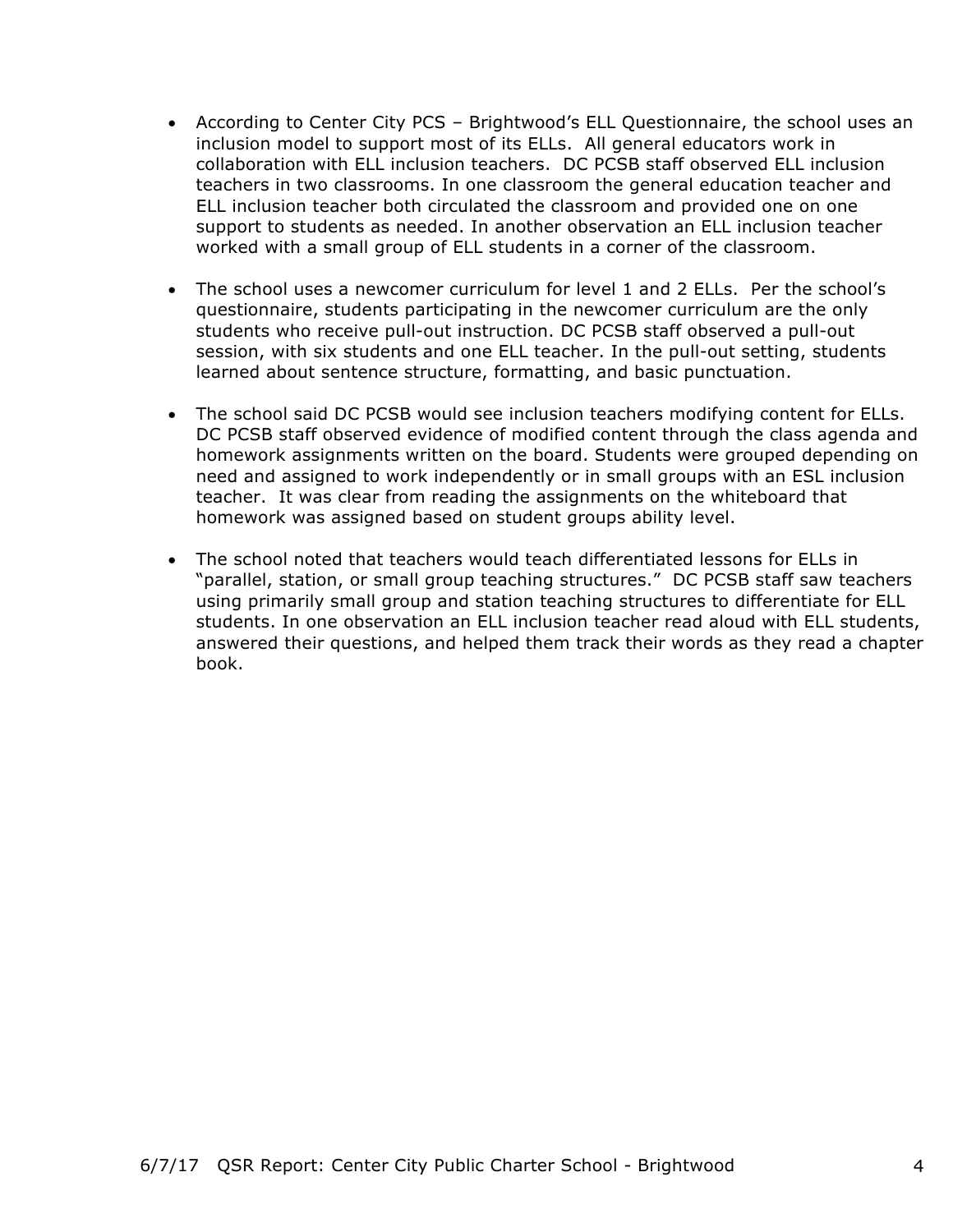### **CHARTER MISSION, GOALS, AND ACADEMIC ACHIEVEMENT EXPECTATIONS**

This table summarizes qualitative evidence related to the goals and academic achievement expectations as detailed in the school's charter and subsequent charter amendments. Some charter goals can only be measured quantitatively. The Qualitative Site Review (QSR) team recorded evidence of what the school is doing on the ground to meet these quantitative goals. During the charter review or charter renewal process, DC PCSB staff will use quantitative data to assess whether the school met those goals.

| <b>Mission and Goals</b>                                                                                                                                                                                                                                                                                                                                                                   | <b>Evidence</b>                                                                                                                                                                                                                                                                                                                                                                                                                                                                                                                                                                                                                                                                                                                                                                                                                                                                       |
|--------------------------------------------------------------------------------------------------------------------------------------------------------------------------------------------------------------------------------------------------------------------------------------------------------------------------------------------------------------------------------------------|---------------------------------------------------------------------------------------------------------------------------------------------------------------------------------------------------------------------------------------------------------------------------------------------------------------------------------------------------------------------------------------------------------------------------------------------------------------------------------------------------------------------------------------------------------------------------------------------------------------------------------------------------------------------------------------------------------------------------------------------------------------------------------------------------------------------------------------------------------------------------------------|
| Mission:<br>The mission of Center City Public Charter<br>School is to empower our children for<br>success through a rigorous academic<br>program and strong character education<br>while challenging students to pursue<br>personal excellence in character, conduct,<br>and scholarship in order to develop the<br>skills necessary to both serve and lead<br>others in the 21st century. | The QSR team saw strong evidence that<br>Center City PCS - Brightwood is meeting<br>its mission. Classrooms were inviting and<br>discourse between students as well as<br>between adults and students was<br>respectful, encouraging, and very polite.<br>Student work, displayed on the classroom<br>walls and in the hallways, reflected<br>feedback from teachers. Overall there was<br>a strong sense of community throughout<br>the building. For example, an<br>administrator was observed actively<br>engaging with a parent through the use of<br>an interpreter to ensure clear<br>communication about how the student was<br>doing.                                                                                                                                                                                                                                         |
|                                                                                                                                                                                                                                                                                                                                                                                            | In all observations the learning objectives<br>and instruction were clear. Teachers used<br>rich appropriate vocabulary for the grade<br>and topic. For example, in one early<br>childhood classroom there was evidence on<br>the wall of the unit of archaeology and<br>paleontology. In the sensory center,<br>students explored pebbles and soil. Many<br>teachers modeled the thought process for<br>students before asking them to complete<br>tasks on their own. Questioning was<br>generally a mix of high and low level<br>questioning, with many questions geared<br>towards students improving their work,<br>like "What can you do to improve this<br>section?" Student engagement was high<br>overall and most students exhibited a<br>strong desire to learn. In over a quarter of<br>the classrooms, we observed a strong<br>value placed on intellectual risk-taking. |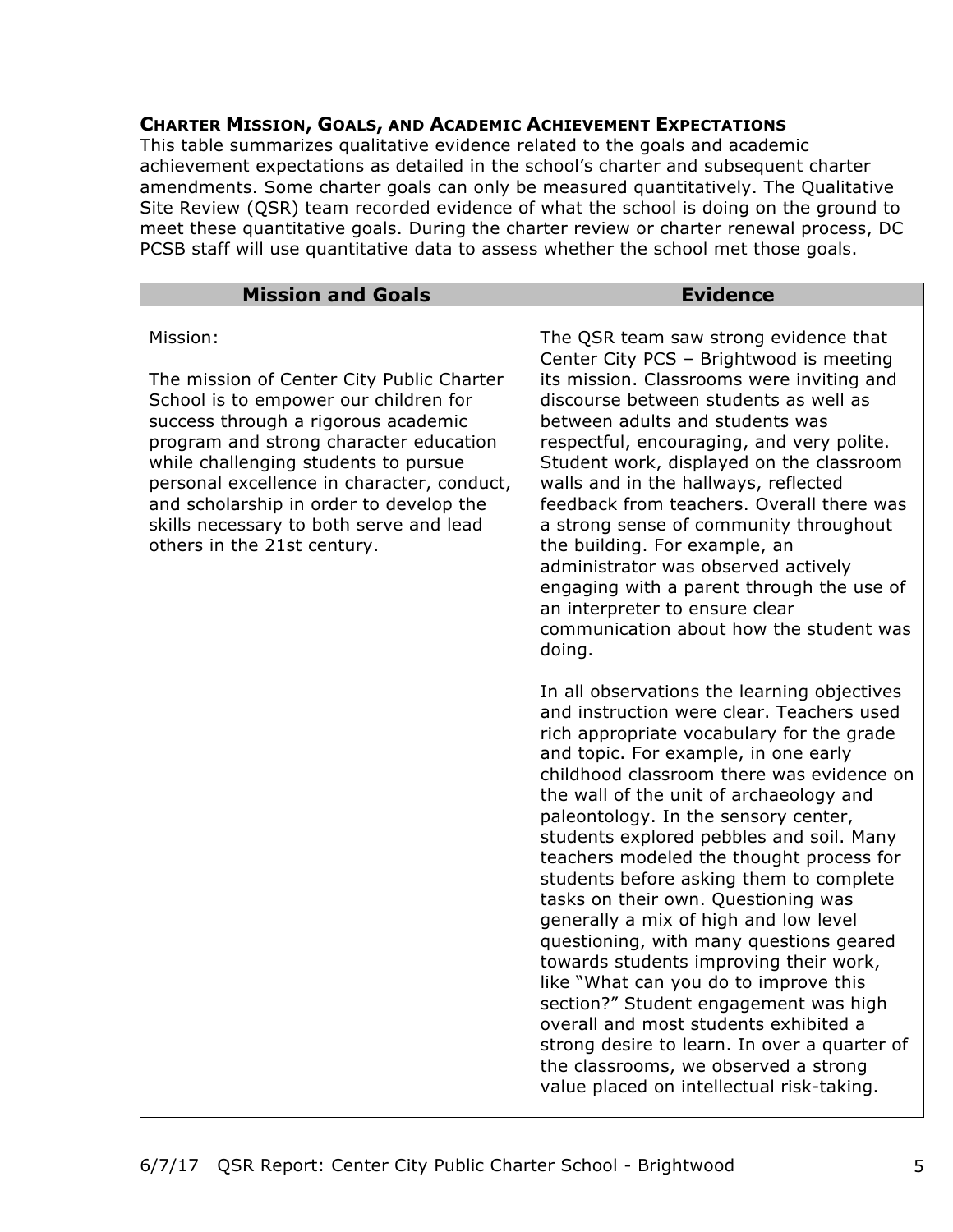| <b>Mission and Goals</b>                                                                                                                                                                                                                                            | <b>Evidence</b>                                                                                                                                                                                                                                                                                                                                                                                                                                |
|---------------------------------------------------------------------------------------------------------------------------------------------------------------------------------------------------------------------------------------------------------------------|------------------------------------------------------------------------------------------------------------------------------------------------------------------------------------------------------------------------------------------------------------------------------------------------------------------------------------------------------------------------------------------------------------------------------------------------|
|                                                                                                                                                                                                                                                                     | While there were no specific observations<br>focused on character development,<br>teachers often incorporated positive<br>narration, noting students who followed<br>directions, as a way to reinforce behavioral<br>expectations. Students encouraged each<br>other with "shines" in several classrooms.<br>Students demonstrated "excellence in<br>character" by being respectful to each<br>other and to adults throughout the<br>building. |
|                                                                                                                                                                                                                                                                     | Overall behavior was appropriate in all<br>classrooms. Students responded to gentle<br>redirection from teachers. In most<br>classrooms standards of conduct had been<br>well established. Many classrooms used<br>similar signals for students to respond to<br>each other and to gain access to materials<br>or personal needs.                                                                                                              |
| Goals:<br>Center City PCS proposes that at least<br>70% of all students in grades K-8 will<br>achieve at or above the 40th percentile or<br>meet/exceed their spring growth target in<br>math and reading based on NWEA MAP<br>national norms by June of each year. | There is strong evidence that the school<br>community is aware of and committed to<br>student learning and growth. Data walls<br>were present in many classrooms,<br>including early childhood. Teachers<br>assessed students individually and<br>provided clear and appropriate feedback<br>and support as needed.                                                                                                                            |
|                                                                                                                                                                                                                                                                     | The QSR team saw many examples of<br>differentiated instruction. For example,<br>during one ELA observation, all students<br>read the same text with differentiated<br>support. One group worked with the<br>teacher, one group was allowed to talk to<br>each other and another group sat<br>independently reading.                                                                                                                           |
|                                                                                                                                                                                                                                                                     | In many math and ELA classrooms,<br>dialogue about learning and problem<br>solving dominated instruction and students<br>expended effort to work accurately. There<br>were two teachers in most classrooms who<br>addressed students' questions promptly                                                                                                                                                                                       |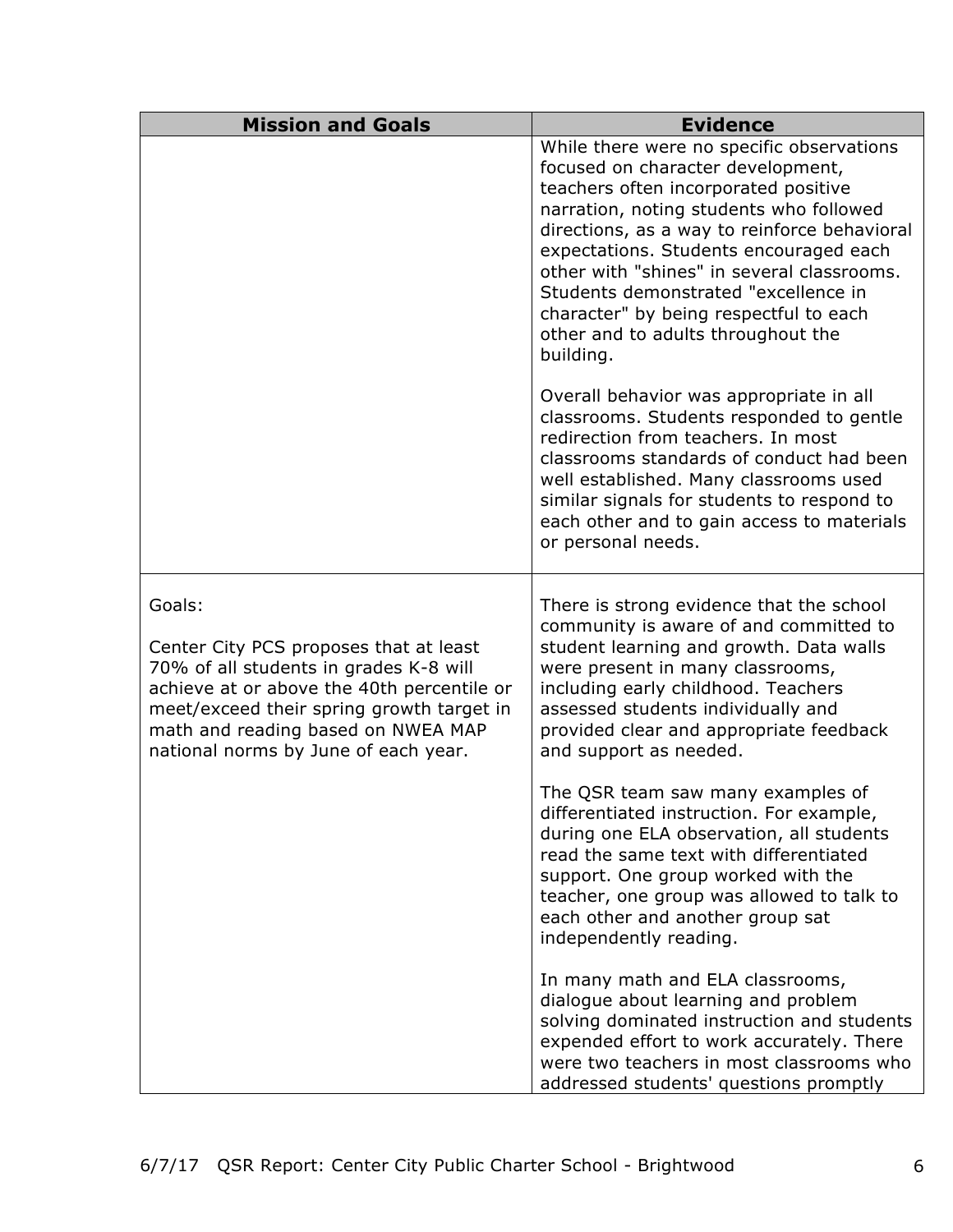| <b>Mission and Goals</b>                                                                        | <b>Evidence</b>                                                                                                                                                                                                                                                                                                                                                                                                                                                                                                                                                   |
|-------------------------------------------------------------------------------------------------|-------------------------------------------------------------------------------------------------------------------------------------------------------------------------------------------------------------------------------------------------------------------------------------------------------------------------------------------------------------------------------------------------------------------------------------------------------------------------------------------------------------------------------------------------------------------|
|                                                                                                 | and provided additional support when<br>needed.                                                                                                                                                                                                                                                                                                                                                                                                                                                                                                                   |
|                                                                                                 | See goals 2 and 3 for additional evidence<br>and examples of reading and math<br>instruction.                                                                                                                                                                                                                                                                                                                                                                                                                                                                     |
| Students will read and comprehend grade<br>level appropriate text in the core content<br>areas. | Center City PCS indicated in their pre-<br>observation documents that there is a<br>focus on complex texts and the use of read<br>alouds, close reads, and text sets aligned<br>with the curricular topics. The QSR team<br>did not observe evidence of most of these<br>specific instructional practices. During one<br>"listening and learning" time (as indicated<br>on the schedule), the teacher read aloud a<br>few lines of text and had a visual to match.<br>There was a reinforcement of vocabulary<br>and students made predictions about the<br>text. |
|                                                                                                 | The QSR team saw students in many<br>classrooms engaged with text in various<br>ways. In one science observation<br>appropriate text was incorporated and the<br>teacher highlighted key vocabulary. In<br>some primary classrooms, this began with<br>the morning message. Missing letters<br>became a springboard for sound and letter<br>formation practice.                                                                                                                                                                                                   |
|                                                                                                 | The QSR team also observed multiple<br>classrooms where writing was the focus.<br>For example, in a primary classroom,<br>students worked on writing their own fairy<br>tales with a scaffolded organizer for pre-<br>writing. In another observation the teacher<br>worked with students individually to write<br>essays based on non-fiction text, modeling<br>the thought process for writing the essay<br>as she read. Additionally in one class<br>students were introduced to a project for<br>the text, "Animal Farm".                                     |
|                                                                                                 |                                                                                                                                                                                                                                                                                                                                                                                                                                                                                                                                                                   |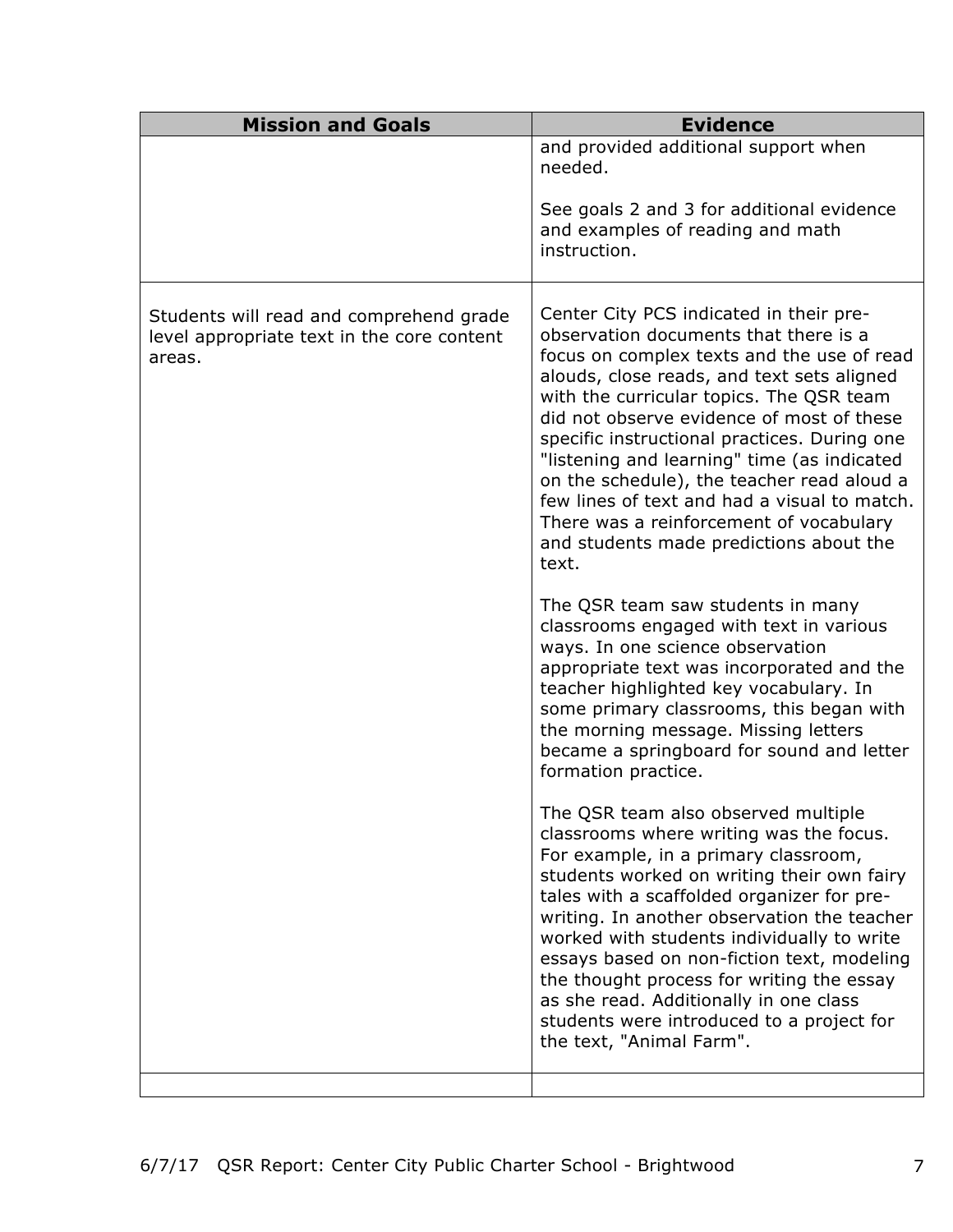| <b>Mission and Goals</b>                                                                                                                                 | <b>Evidence</b>                                                                                                                                                                                                                                                                                                                                                                                                                                                                                                                                                                                                                                                                                                                                                                                           |
|----------------------------------------------------------------------------------------------------------------------------------------------------------|-----------------------------------------------------------------------------------------------------------------------------------------------------------------------------------------------------------------------------------------------------------------------------------------------------------------------------------------------------------------------------------------------------------------------------------------------------------------------------------------------------------------------------------------------------------------------------------------------------------------------------------------------------------------------------------------------------------------------------------------------------------------------------------------------------------|
| Students will master and apply grade-level<br>appropriate computation skills and<br>concepts; they will use mathematical<br>reasoning to solve problems. | Center City PCS indicated in their pre-<br>observation documents a focus on<br>conceptual development, mathematical<br>reasoning and focused fluency practice.<br>The QSR team saw a few examples of<br>these practices in classrooms.<br>The use of feedback was inconsistent                                                                                                                                                                                                                                                                                                                                                                                                                                                                                                                            |
|                                                                                                                                                          | across the school during math instruction.<br>In one observation, students played a<br>sorting game as they waited for other<br>students to finish their breakfast. The<br>teacher came over to look at what they<br>were doing and then gave the students<br>specific feedback on the sorting activity. In<br>another math observation students worked<br>on long division in a small group. There<br>were a few global checks for<br>understanding, but no follow up to<br>determine how students were able to apply<br>the strategies shown.                                                                                                                                                                                                                                                           |
|                                                                                                                                                          | Other math observations included<br>modeling and probing questions that<br>encouraged students to explain their<br>thinking. In an elementary math class, the<br>teacher presented content clearly, modeled<br>her thought process, and then constantly<br>assessed students by asking<br>comprehension questions and reviewing<br>their work. The teacher asked students to<br>walk her through each part of the problem<br>as she wrote it down for all students to<br>see. In another math review observation,<br>the teacher asked students to demonstrate<br>their work on the board and probed with<br>questions like, "If I divide it, does that<br>mean my number will be higher? What<br>does that mean? What am I finding?"<br>There was also time for students to<br>compare their strategies. |
| All Center City PCS campuses will achieve<br>an average of at least 90% attendance<br>each year.                                                         | On each day of observations, the school<br>had attendance rates well above 90%.                                                                                                                                                                                                                                                                                                                                                                                                                                                                                                                                                                                                                                                                                                                           |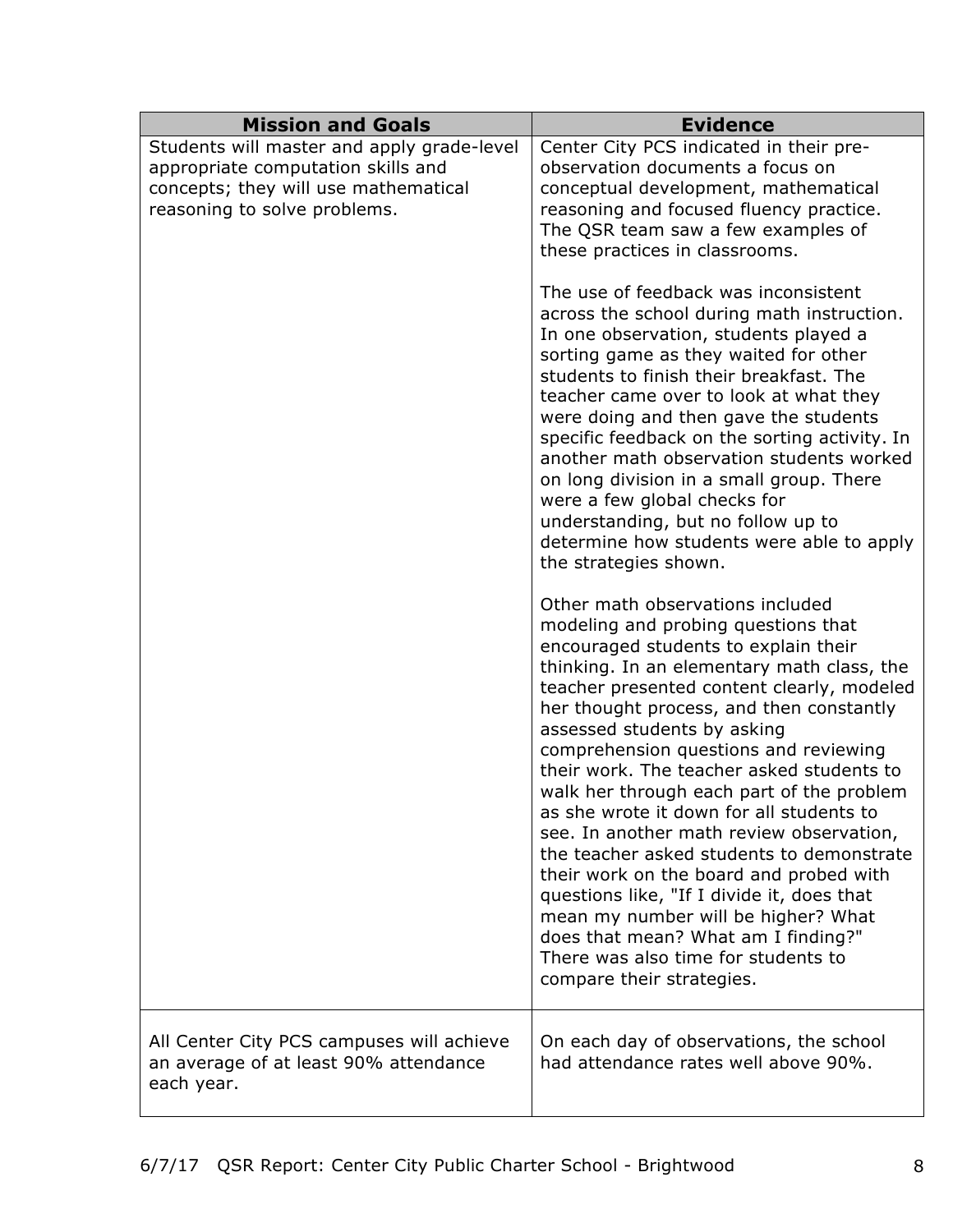| <b>Mission and Goals</b>                                                                                                                                                                                                                                                                                 | <b>Evidence</b>                                                                                                                                                                                                                           |
|----------------------------------------------------------------------------------------------------------------------------------------------------------------------------------------------------------------------------------------------------------------------------------------------------------|-------------------------------------------------------------------------------------------------------------------------------------------------------------------------------------------------------------------------------------------|
|                                                                                                                                                                                                                                                                                                          | In-seat attendance on the days the<br><b>QSR team conducted observations:</b><br><b>Visit 1: March 27 - 97%</b><br><b>Visit 2: March 30 - 96.6%</b><br><b>Visit 3: March 31 - 94.3%</b><br><b>Visit 4: April 4 - 98.1%</b>                |
| All Center City PCS campuses should<br>achieve an average of at least 75% re-<br>enrollment each year.                                                                                                                                                                                                   | DC PCSB will review quantitative data from<br>the Performance Management Framework<br>to assess this goal for the review.                                                                                                                 |
| Center City PCS students will build<br>character by performing community<br>service. Our goal is for at least 75% of<br>students in grades 4-8 to participate in a<br>minimum of two community service<br>activities annually as measured by student<br>exit tickets and tracked through<br>PowerSchool. | During the observation window the school<br>held a community service event in the<br>gym. The activities were connected to why<br>recycling is important. Students decorated<br>boxes to use for recycling and made Earth<br>Day posters. |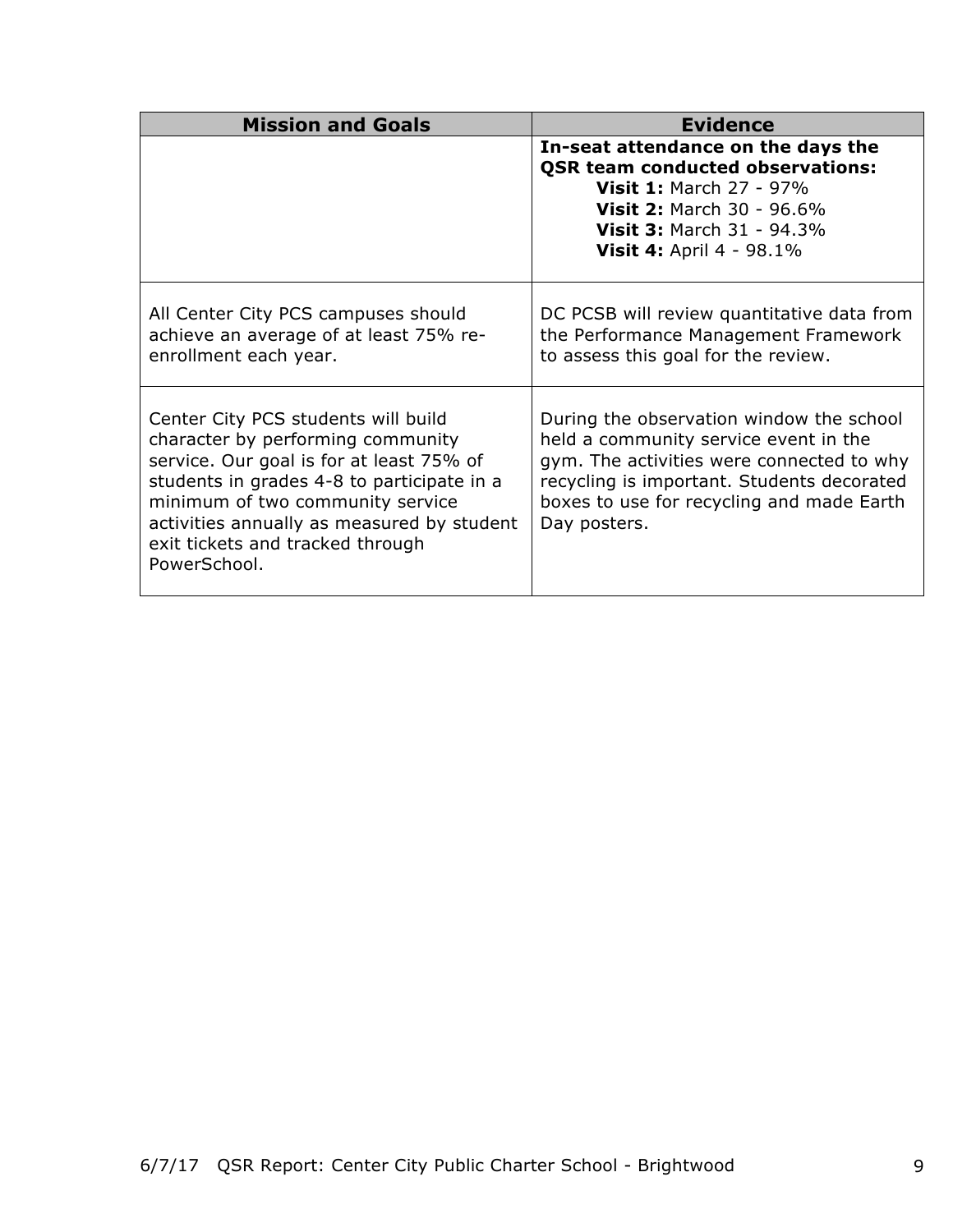## **THE CLASSROOM ENVIRONMENT<sup>2</sup>**

This table summarizes the school's performance on the Classroom Environments domain of the rubric during the unannounced visits. The label definitions for classroom observations of "distinguished," "proficient," "basic," and "unsatisfactory" are those from the Danielson framework. The QSR team scored 83% of classrooms as "distinguished" or "proficient" for the Classroom Environment domain.

| <b>The Classroom</b><br><b>Environment</b>                                          | <b>Evidence</b>                                                                                                                                                                                                                                                                                                                                                                              | <b>School Wide Rating</b> |     |
|-------------------------------------------------------------------------------------|----------------------------------------------------------------------------------------------------------------------------------------------------------------------------------------------------------------------------------------------------------------------------------------------------------------------------------------------------------------------------------------------|---------------------------|-----|
| <b>Creating an</b><br><b>Environment of</b><br><b>Respect and</b><br><b>Rapport</b> | The QSR team scored 89% of the observations<br>as distinguished or proficient in this component.<br>Throughout the school there was a pervasive<br>feeling of respect, warmth, and genuine care<br>and concern for students. Teachers used<br>encouraging phrases, terms of endearment for<br>students, and appropriate physical affection to<br>calm students down and to help when needed. | Distinguished             | 28% |
|                                                                                     | In several distinguished observations teachers<br>made connections to their lives and the lives of<br>their students outside of school. One teacher<br>shared how his grandmother had read the book<br>the class was about to read. Other observations<br>had an environment where everyone's ideas<br>were valued and students participated freely.                                         |                           |     |
|                                                                                     | Students in many classrooms were eager to<br>share their work and ideas freely with each<br>other and with the teachers. There was a clear<br>sense of pride from the students and<br>enthusiastic responses from their supporting<br>adults.                                                                                                                                                | Proficient                | 61% |
|                                                                                     | The QSR team rated 11% of the observations as<br>basic in this component. In these observations<br>the teacher was sometimes disrespectful to<br>students. One teacher was visibly frustrated and<br>sarcastic with students. This teacher's behavior<br>included eye rolling and loud sighs.                                                                                                | <b>Basic</b>              | 11% |

<sup>&</sup>lt;u> 1989 - Johann Stein, marwolaethau a bh</u>  $2$  Teachers may be observed more than once by different review team members.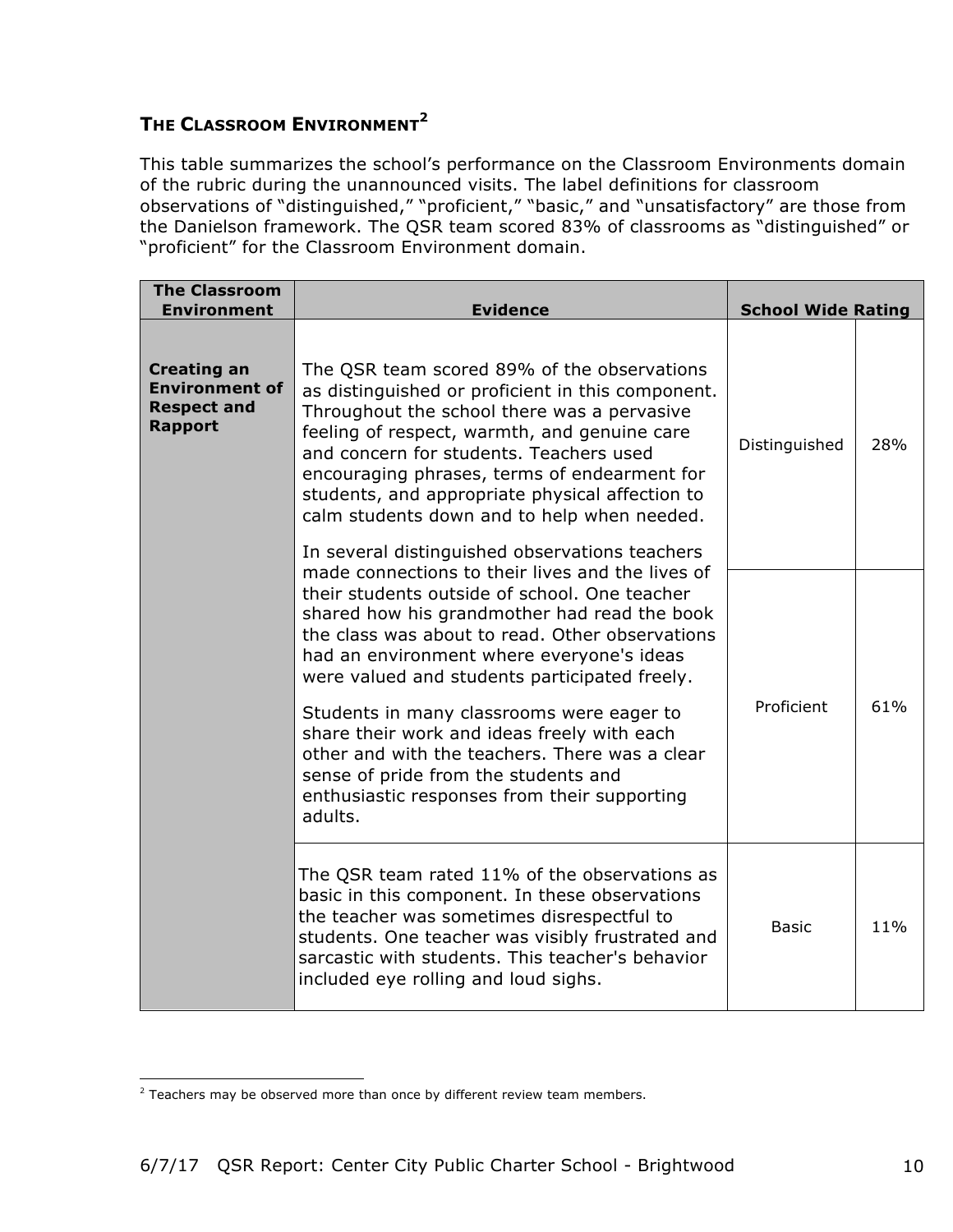| <b>The Classroom</b><br><b>Environment</b>              | <b>Evidence</b>                                                                                                                                                                                                                                                                                                                                                                                                                                                                                                                                                                                                                                                                                                                                                    | <b>School Wide Rating</b> |       |
|---------------------------------------------------------|--------------------------------------------------------------------------------------------------------------------------------------------------------------------------------------------------------------------------------------------------------------------------------------------------------------------------------------------------------------------------------------------------------------------------------------------------------------------------------------------------------------------------------------------------------------------------------------------------------------------------------------------------------------------------------------------------------------------------------------------------------------------|---------------------------|-------|
|                                                         | The QSR team scored none of the observations<br>as unsatisfactory in this component.                                                                                                                                                                                                                                                                                                                                                                                                                                                                                                                                                                                                                                                                               | Unsatisfactory            | $0\%$ |
| <b>Establishing a</b><br><b>Culture for</b><br>Learning | The QSR team scored an impressive 94% of<br>observations as distinguished or proficient in<br>this component. Most classrooms were<br>cognitively busy places where teachers<br>expressed belief in all students and students<br>worked diligently even when not working<br>directly with a teacher. Many teachers used<br>phrases such as, "You can do this. I believe you<br>can do this" or "You don't learn if you don't<br>make mistakes".<br>During work time students in most classrooms                                                                                                                                                                                                                                                                    | Distinguished             | 11%   |
|                                                         | worked the whole time whether it was on a<br>writing task, silent reading, or center time. In a<br>distinguished early childhood classroom,<br>teachers worked with students individually on<br>differentiated tasks and students assisted their<br>peers in centers. In another observation all<br>students were engaged and very lively. The<br>teacher encouraged persistence with students,<br>telling them things like "You got this!" after a<br>student went up to the teacher to discuss his<br>next project. The teacher expected excellence<br>as she encouraged students to look at exemplar<br>work from other students. Students put forth<br>good effort to complete work of high quality,<br>asking the teacher questions to improve their<br>work. | Proficient                | 83%   |
|                                                         | The QSR team scored less than 10% of<br>observations as basic in this component.                                                                                                                                                                                                                                                                                                                                                                                                                                                                                                                                                                                                                                                                                   | <b>Basic</b>              | 6%    |
|                                                         | The QSR team scored none of the observations<br>as unsatisfactory in this component.                                                                                                                                                                                                                                                                                                                                                                                                                                                                                                                                                                                                                                                                               | Unsatisfactory            | $0\%$ |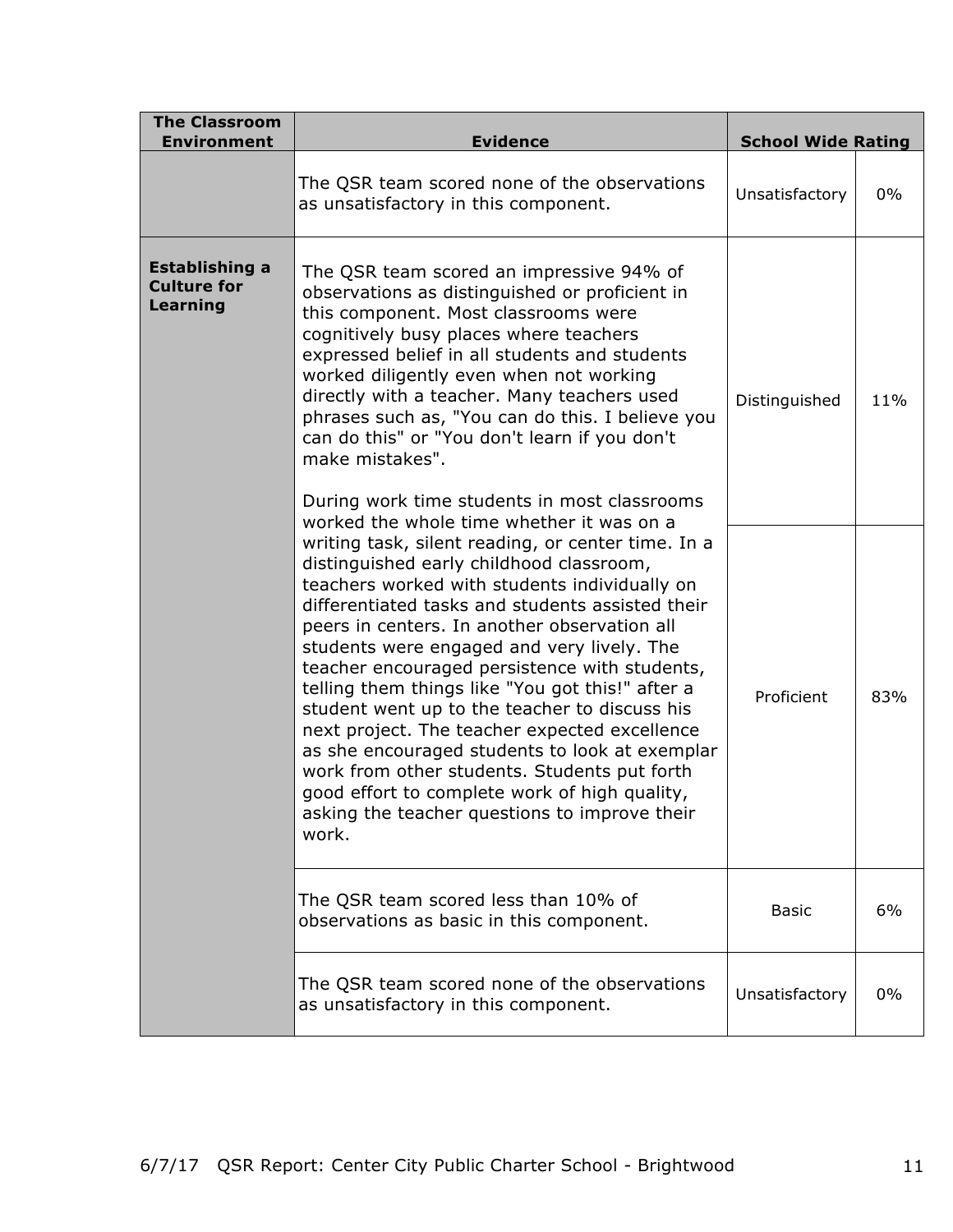| <b>The Classroom</b><br><b>Environment</b>               | <b>Evidence</b>                                                                                                                                                                                                                                                                                                                                                                                                                                                                                                                                                                                                                                                                | <b>School Wide Rating</b> |     |
|----------------------------------------------------------|--------------------------------------------------------------------------------------------------------------------------------------------------------------------------------------------------------------------------------------------------------------------------------------------------------------------------------------------------------------------------------------------------------------------------------------------------------------------------------------------------------------------------------------------------------------------------------------------------------------------------------------------------------------------------------|---------------------------|-----|
| <b>Managing</b><br><b>Classroom</b><br><b>Procedures</b> | The QSR team rated 78% of the observations<br>as distinguished or proficient in this component.<br>Routines were clearly established in most<br>classrooms, allowing students to be<br>productively engaged and uninterrupted during<br>work times. Many classrooms had common<br>non-verbal signals students could use to<br>indicate a need, such as going to the bathroom<br>or needing a pencil.<br>Transitions happened without incident and                                                                                                                                                                                                                              | Distinguished             | 6%  |
|                                                          | students knew how to move from one activity<br>to another. In some classrooms teachers gave<br>verbal directions at each step of the transition<br>while in other observations students<br>transitioned more automatically, however no<br>instructional time was lost in either situation. In<br>another classroom the teacher used a timer and<br>asked students how long they needed to<br>complete their work. Time reminders were<br>given and students complied when it was time<br>to clean up.<br>In several classrooms students helped manage<br>transitions, such as dismissing students to a<br>new center or passing out materials.                                 | Proficient                | 72% |
|                                                          | The QSR team scored 22% of the observations<br>as basic in this component. Several classrooms<br>were disorganized and students had difficulties<br>finding their materials. This resulted in some<br>loss of instructional time. In one observation<br>the learning task was partially unplanned.<br>Some directions were written on the student<br>copy while others were typed onto the<br>overhead by the teacher during class time. In<br>another classroom, there was no clear next<br>step after students completed their<br>assessment. Many were observed doodling or<br>staring into space. Although they remained<br>quiet, there was a loss of instructional time. | Basic                     | 22% |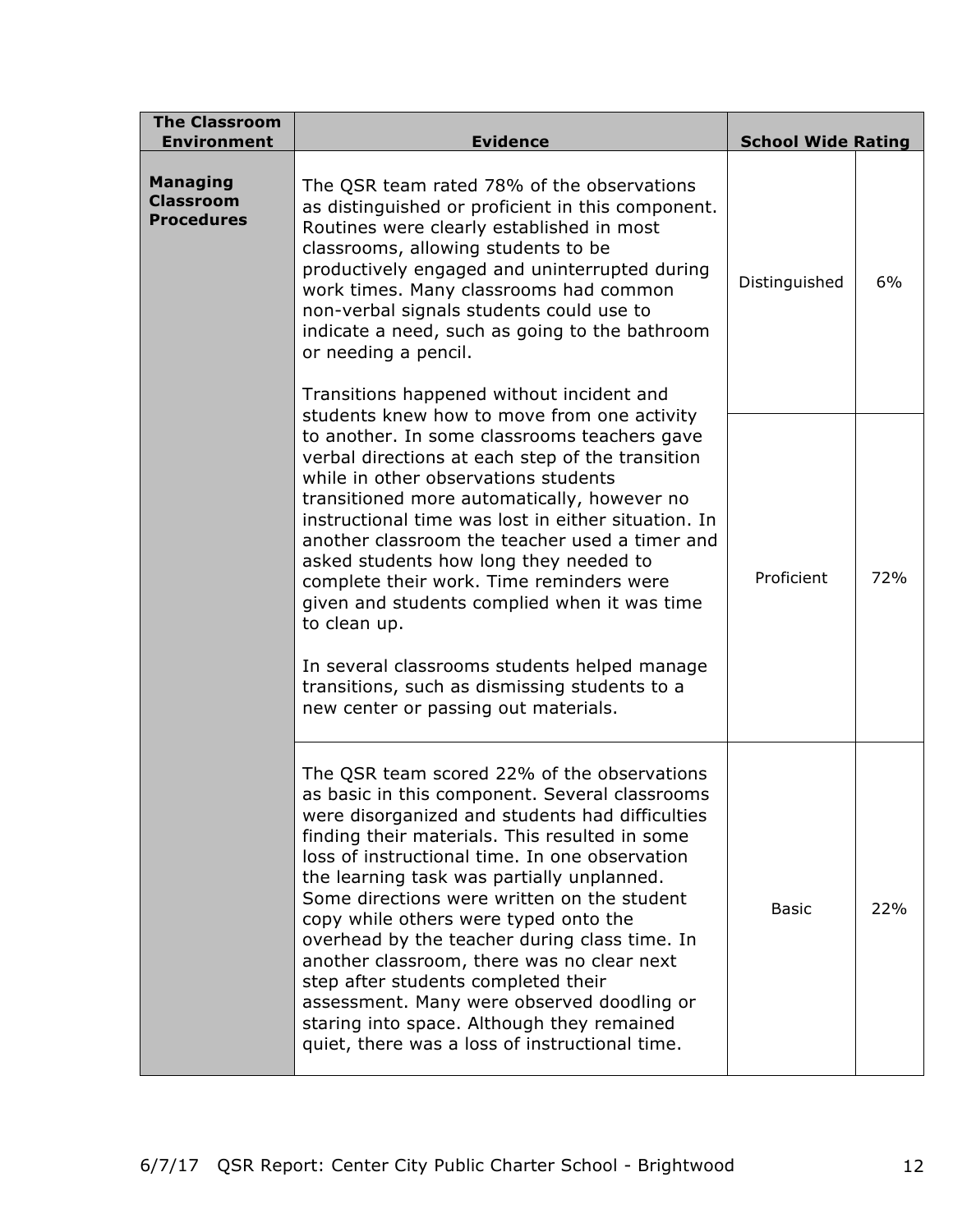| <b>The Classroom</b><br><b>Environment</b>                                                                                                                                                                                                                                                                                                                                                                                                                                                                                                                                                                                                                                                                                                                                                                                                                                                                                                                      | <b>Evidence</b>                                                                      | <b>School Wide Rating</b> |       |
|-----------------------------------------------------------------------------------------------------------------------------------------------------------------------------------------------------------------------------------------------------------------------------------------------------------------------------------------------------------------------------------------------------------------------------------------------------------------------------------------------------------------------------------------------------------------------------------------------------------------------------------------------------------------------------------------------------------------------------------------------------------------------------------------------------------------------------------------------------------------------------------------------------------------------------------------------------------------|--------------------------------------------------------------------------------------|---------------------------|-------|
|                                                                                                                                                                                                                                                                                                                                                                                                                                                                                                                                                                                                                                                                                                                                                                                                                                                                                                                                                                 | The QSR team scored none of the observations<br>as unsatisfactory in this component. | Unsatisfactory            | $0\%$ |
| <b>Managing</b><br>The QSR team scored 72% of the observations<br><b>Student</b><br>as distinguished or proficient in this component.<br><b>Behavior</b><br>Behavior was generally appropriate in most<br>observations. Teachers used reminders and<br>proximity to redirect as needed. Several<br>teachers also narrated and named students<br>who were following directions as an incentive<br>for others. Some teachers referenced class<br>systems during reminders, such as one teacher<br>who said, "I'm listening to the noise - If I hear<br>you, it's an automatic level." Another teacher<br>used a "strike" system and when they used this<br>term, students immediately redirected their<br>behavior.<br>In one distinguished observation students were<br>genuinely concerned when a student got sick.<br>They helped each other navigate around the<br>area that was off limits and reminded each<br>other the other centers that were available. | Distinguished                                                                        | 16%                       |       |
|                                                                                                                                                                                                                                                                                                                                                                                                                                                                                                                                                                                                                                                                                                                                                                                                                                                                                                                                                                 |                                                                                      | Proficient                | 56%   |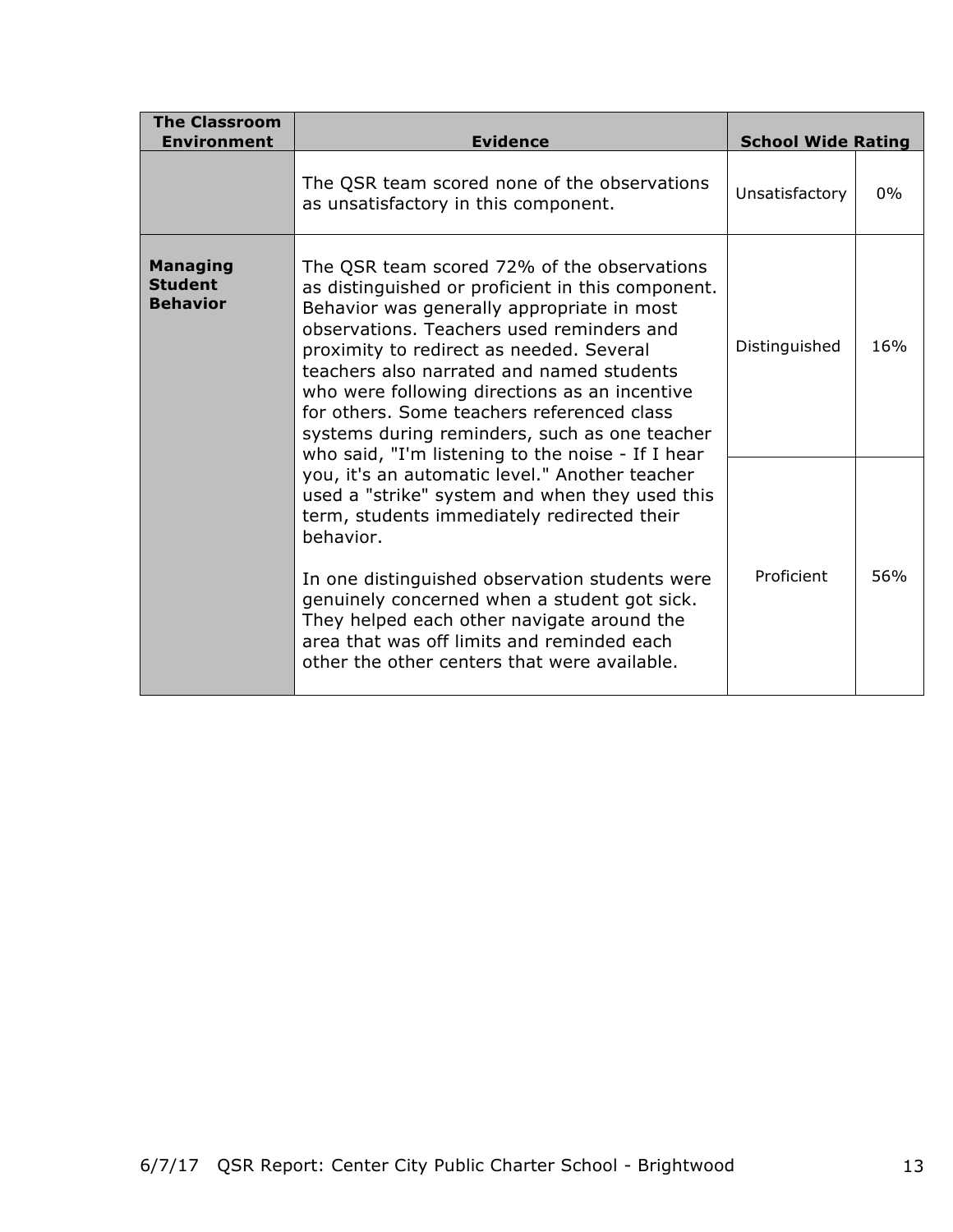| <b>The Classroom</b><br><b>Environment</b> | <b>Evidence</b>                                                                                                                                                                                                                                                                                                                                                                                                                                                                                                                                                                                                                                                                                                                                                                                                                                                                                                                                                                                                                                                                           | <b>School Wide Rating</b> |       |
|--------------------------------------------|-------------------------------------------------------------------------------------------------------------------------------------------------------------------------------------------------------------------------------------------------------------------------------------------------------------------------------------------------------------------------------------------------------------------------------------------------------------------------------------------------------------------------------------------------------------------------------------------------------------------------------------------------------------------------------------------------------------------------------------------------------------------------------------------------------------------------------------------------------------------------------------------------------------------------------------------------------------------------------------------------------------------------------------------------------------------------------------------|---------------------------|-------|
|                                            | The QSR team scored 28% of the observations<br>as basic in this component. In these<br>observations teachers were either harsh with<br>some students or did not have clear and<br>effective systems for managing student<br>behavior. For example, in one observation the<br>teacher sent a student into the hall for over 15<br>minutes for standing at his desk. This was<br>harsh in comparison to how other students<br>received consequences. In another observation<br>a student repeatedly requested help dealing<br>with another student. The teacher ignored the<br>plea and then got visibly frustrated that the<br>students could not work together and told the<br>initial student to brush it off. The student<br>started to cry.<br>The QSR team observed unclear systems or<br>guidelines for student behavior. For example,<br>one teacher gave out positive and negative<br>points, but that did not seem to curb the<br>negative behavior. It was also unclear how the<br>points were tracked by the teacher as nothing<br>was recorded and many points were given out. | Basic                     | 28%   |
|                                            | The QSR team rated none of the observations<br>as unsatisfactory in this component.                                                                                                                                                                                                                                                                                                                                                                                                                                                                                                                                                                                                                                                                                                                                                                                                                                                                                                                                                                                                       | Unsatisfactory            | $0\%$ |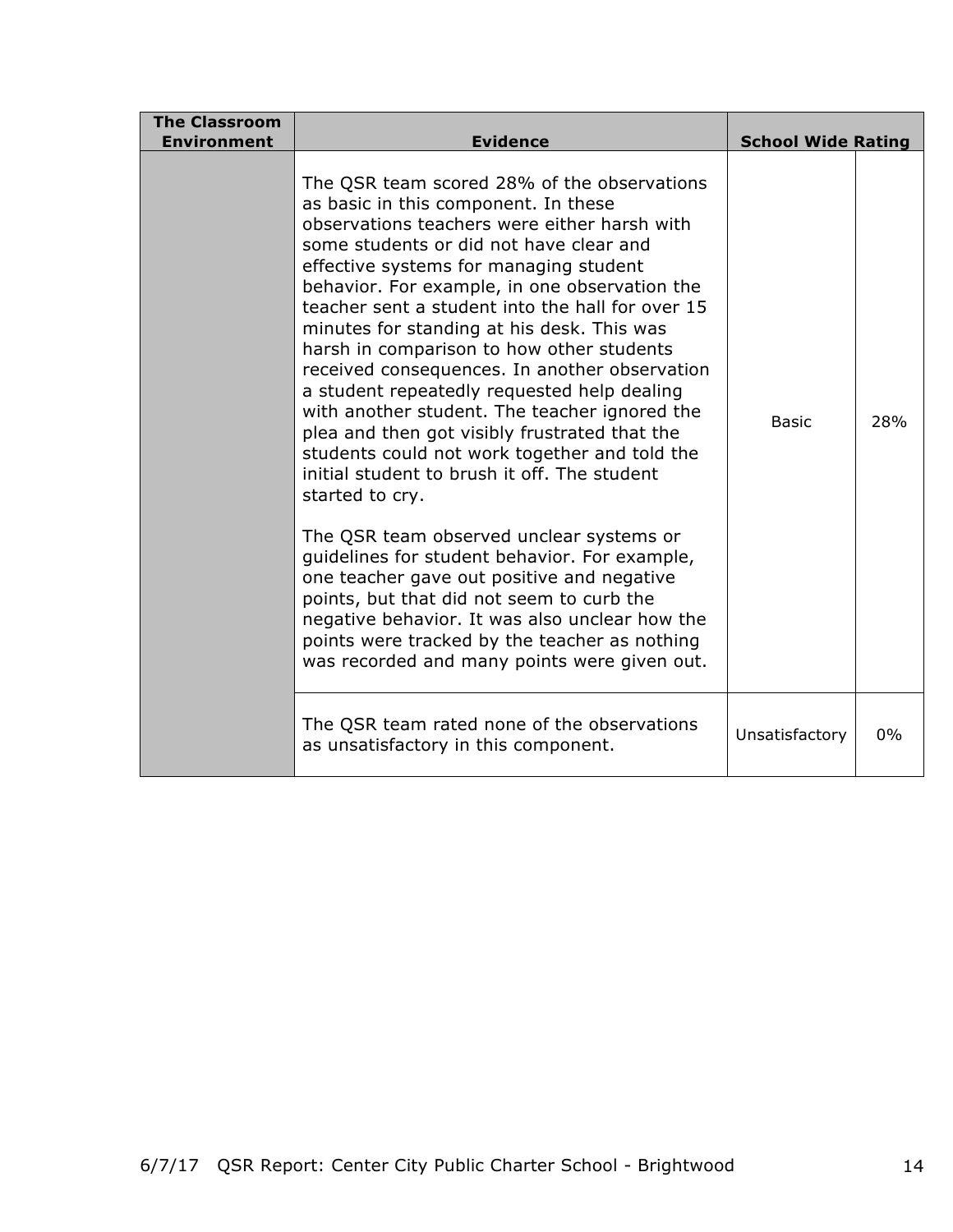### **INSTRUCTION**

This table summarizes the school's performance on the Instruction domain of the rubric during the unannounced visits. The label definitions for classroom observations of "distinguished," "proficient," "basic," and "unsatisfactory" are those from the Danielson framework. The QSR team scored 85% of classrooms as "distinguished" or "proficient" for the Instruction domain.

| <b>Instruction</b>                           | <b>Evidence</b>                                                                                                                                                                                                                                                                                                                                                                                                                                                                                               | <b>School Wide</b><br>Rating |     |
|----------------------------------------------|---------------------------------------------------------------------------------------------------------------------------------------------------------------------------------------------------------------------------------------------------------------------------------------------------------------------------------------------------------------------------------------------------------------------------------------------------------------------------------------------------------------|------------------------------|-----|
| <b>Communicating with</b><br><b>Students</b> | The QSR team scored a notable 100% of<br>the observations as distinguished or<br>proficient in this component. All observed<br>teachers stated what students would be<br>learning and doing. This clarity was<br>understood by students as evidenced by<br>their on-task and productive work times.<br>Many teachers modeled strategies or<br>procedures that students could use. For<br>example, one teacher modeled the thought<br>process for students on how to distinguish a<br>main idea from a detail. | Distinguished                | 6%  |
|                                              | Several teachers scaffolded the content. In<br>one classroom there was differentiated<br>homework assignments. In another<br>observation the teacher began by reading a<br>math problem and asking students to<br>identify what they knew. Then the teacher<br>asked students to describe the next steps,<br>and modeled what they said. Additionally<br>the teacher prodded students to consider<br>multiple ways of approaching the problem.                                                                | Proficient                   | 94% |
|                                              | The QSR team rated none of the<br>observations as basic in this component.                                                                                                                                                                                                                                                                                                                                                                                                                                    | <b>Basic</b>                 | 0%  |
|                                              | The QSR team scored none of the<br>observations as unsatisfactory in this<br>component.                                                                                                                                                                                                                                                                                                                                                                                                                       | Unsatisfactory               | 0%  |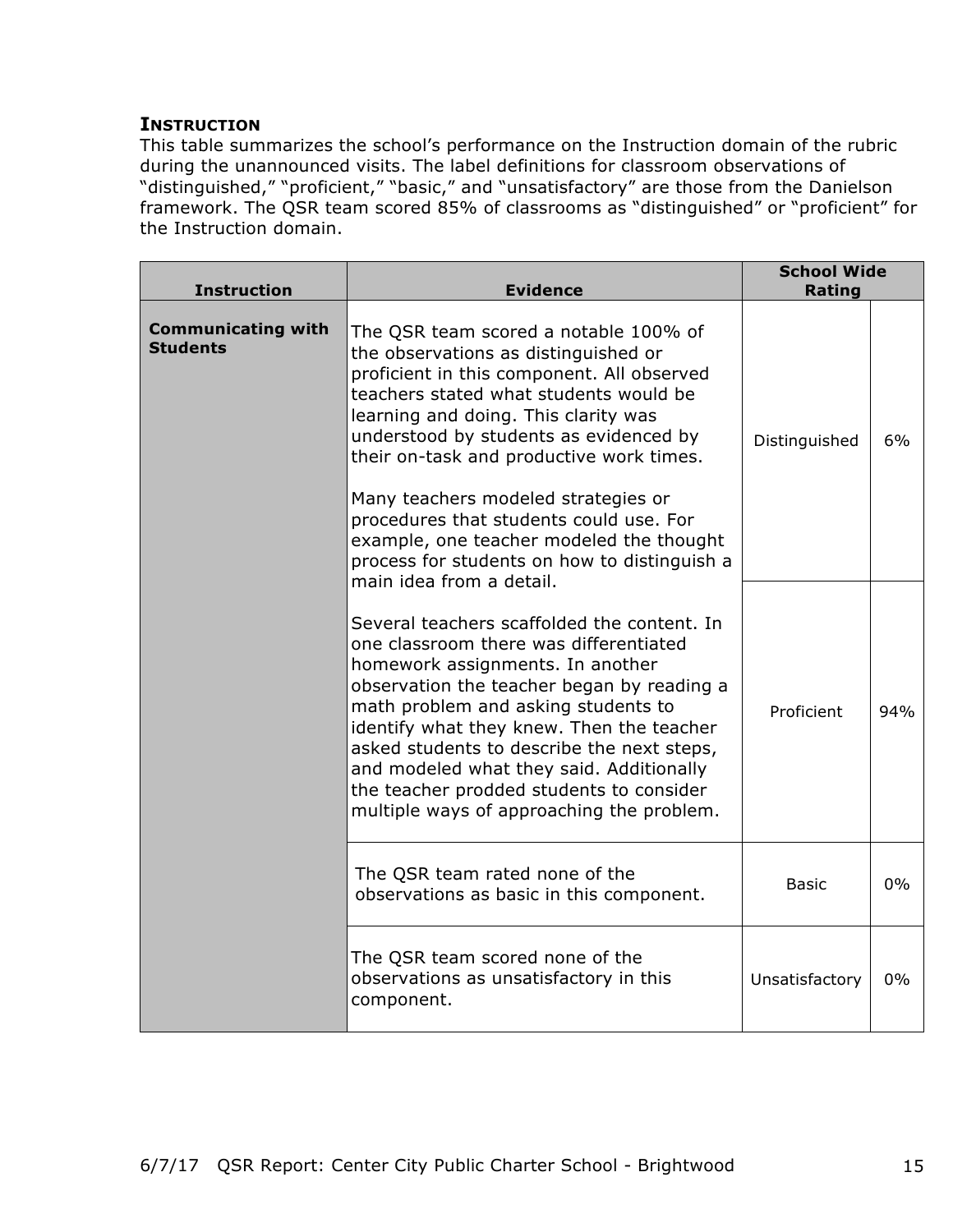| <b>Instruction</b>                                                                | <b>Evidence</b>                                                                                                                                                                                                                                                                                                                                                                                                                                                                                                                                                                                                                                      | <b>School Wide</b><br>Rating |       |
|-----------------------------------------------------------------------------------|------------------------------------------------------------------------------------------------------------------------------------------------------------------------------------------------------------------------------------------------------------------------------------------------------------------------------------------------------------------------------------------------------------------------------------------------------------------------------------------------------------------------------------------------------------------------------------------------------------------------------------------------------|------------------------------|-------|
| <b>Using</b><br><b>Questioning/Prompts</b><br>and Discussion<br><b>Techniques</b> | The QSR team scored 78% of the<br>observations as proficient or distinguished<br>in this component. There was a mix of low<br>and high-level questions posed by teachers.<br>In some classrooms students asked<br>unprompted questions to clarify their own<br>understanding. In one distinguished<br>observation a few students asked questions<br>about unfamiliar vocabulary. Some students<br>in another observation asked the teacher<br>for support with their work and the teacher<br>then prompted them to talk to three<br>classmates first. The QSR team also noticed<br>students in several classrooms building on<br>each other's ideas. | Distinguished                | 6%    |
|                                                                                   | Some teachers provided time for students<br>to engage in discussion themselves. In one<br>classroom students were able to work with<br>a partner or small group during<br>independent work time. In another<br>observation the teacher asked students to<br>share their math problem solving strategy<br>with a partner before sharing out with the<br>whole group.                                                                                                                                                                                                                                                                                  | Proficient                   | 72%   |
|                                                                                   | The QSR team rated 22% of the<br>observations as basic in this component. In<br>these observations the teachers often<br>answered their own questions or did not<br>probe further to help students understand<br>the question and content better. Several<br>teachers asked questions with only one<br>correct answer in succession, without<br>providing time for alternative ideas or<br>discussion amongst the class.                                                                                                                                                                                                                             | <b>Basic</b>                 | 22%   |
|                                                                                   | The QSR team scored none of the<br>observations as unsatisfactory in this<br>component.                                                                                                                                                                                                                                                                                                                                                                                                                                                                                                                                                              | Unsatisfactory               | $0\%$ |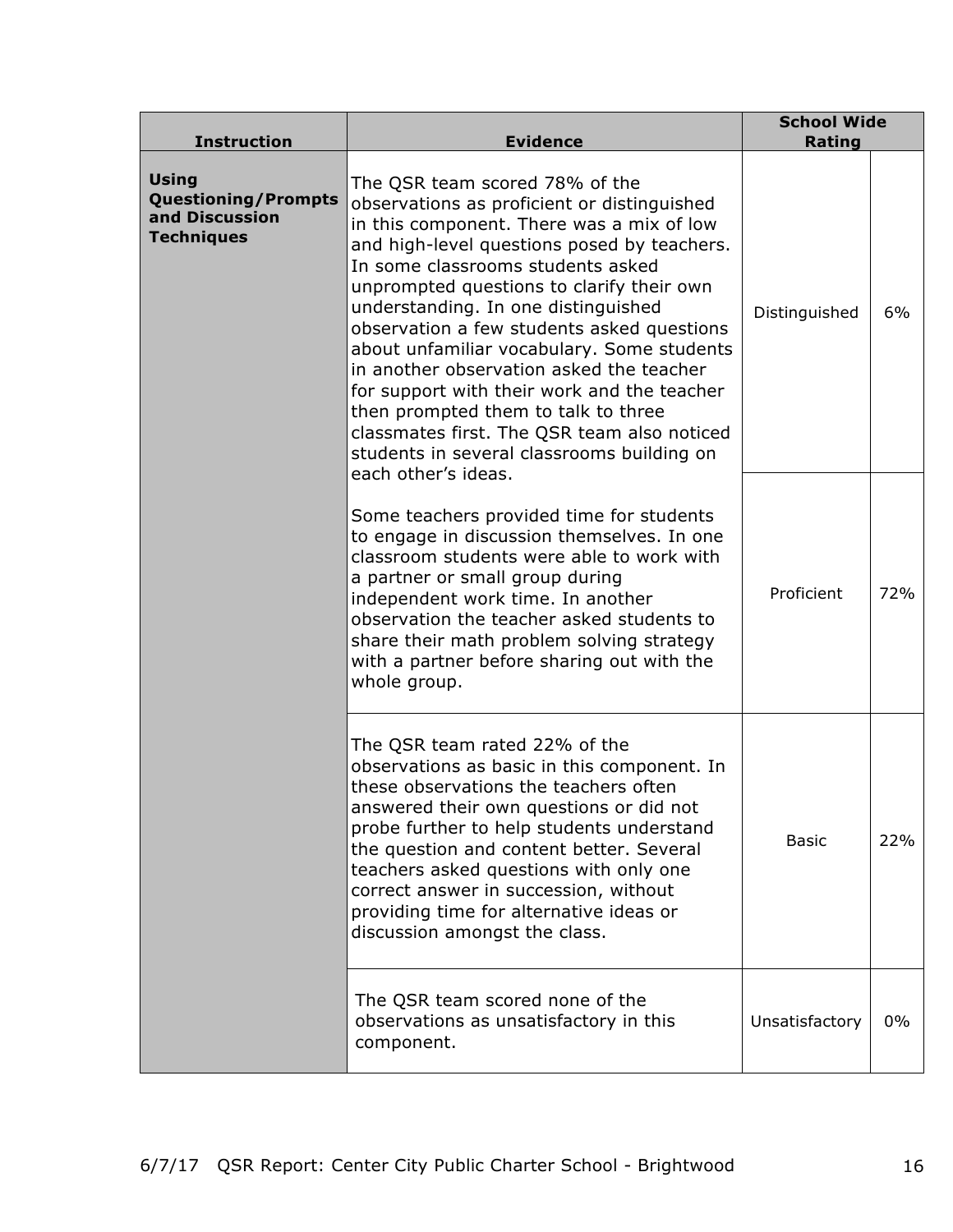| <b>Instruction</b>                      | <b>Evidence</b>                                                                                                                                                                                                                                                                                                                                                                                                                                                                                                                                                                                                                                                                                          | <b>School Wide</b><br><b>Rating</b> |     |
|-----------------------------------------|----------------------------------------------------------------------------------------------------------------------------------------------------------------------------------------------------------------------------------------------------------------------------------------------------------------------------------------------------------------------------------------------------------------------------------------------------------------------------------------------------------------------------------------------------------------------------------------------------------------------------------------------------------------------------------------------------------|-------------------------------------|-----|
| <b>Engaging Students in</b><br>Learning | The QSR team scored 78% of the<br>observations as proficient in this<br>component. No observations rated as<br>distinguished. Most students actively and<br>productively worked alone and in small<br>groups in many observations. Students<br>could explain their thinking and the content<br>was clear.<br>Student choice was prevalent in many<br>observations. In one observation students'<br>first task was to complete a mosaic of an<br>emperor, and then they had a choice of<br>three additional activities to demonstrate<br>their learning of the emperors. These<br>included an acrostic poem or a wanted<br>poster. In another classroom students could<br>choose how to demonstrate their | Distinguished                       | 0%  |
|                                         | understanding of the text and unit on their<br>summative assessment.<br>Pacing in most classrooms was appropriate<br>and many lessons had a predictable<br>structure. Center rotations in an early<br>childhood classroom involved time working<br>independently on computers, reading with<br>friends, and doing individual assessments<br>with the teachers. In another observation<br>the teacher reviewed the purpose for<br>student writing, asked students to connect<br>to their reading of fairy tales, and then<br>scaffolded support for students who had not<br>yet finished their graphic organizer.                                                                                         | Proficient                          | 78% |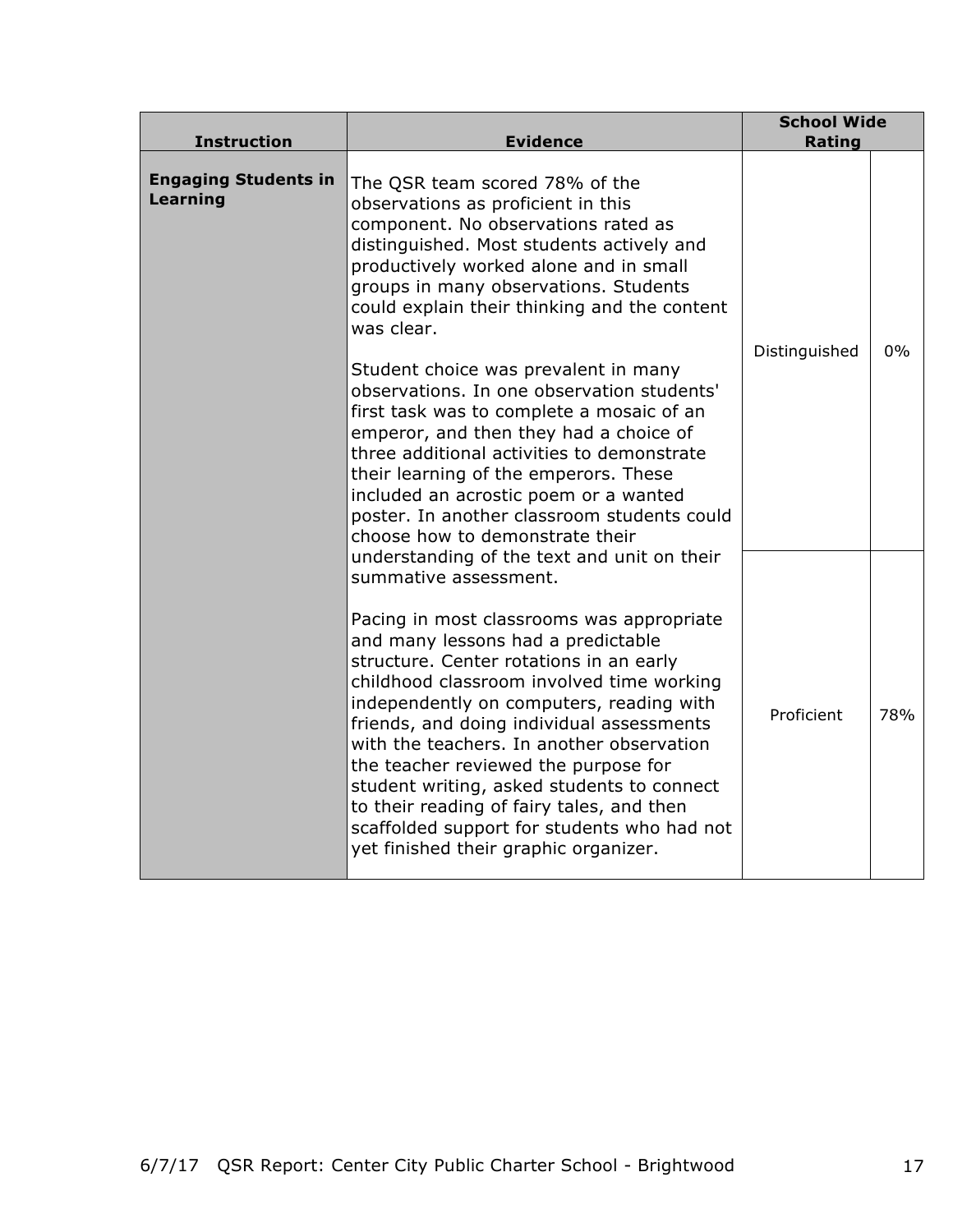| <b>Instruction</b>                               | <b>Evidence</b>                                                                                                                                                                                                                                                                                                                                                                                                                                                                                                  | <b>School Wide</b><br>Rating |     |
|--------------------------------------------------|------------------------------------------------------------------------------------------------------------------------------------------------------------------------------------------------------------------------------------------------------------------------------------------------------------------------------------------------------------------------------------------------------------------------------------------------------------------------------------------------------------------|------------------------------|-----|
|                                                  | The QSR team scored 22% of the<br>observations as basic in this component. In<br>these lessons, the focus was on recall and<br>correct answers. In one observation<br>students had time for some discussion but<br>then were told to copy what the teacher<br>wrote for the cause and effect graphic<br>organizer.<br>In other observations pacing was uneven.<br>One teacher moved quickly through the<br>material. When students asked questions,<br>they were told they would have to go back<br>to it later. | <b>Basic</b>                 | 22% |
|                                                  | The QSR team scored none of the<br>observations as unsatisfactory in this<br>component.                                                                                                                                                                                                                                                                                                                                                                                                                          | Unsatisfactory               | 0%  |
| <b>Using Assessment in</b><br><b>Instruction</b> | The QSR team scored 84% of the<br>observations as proficient or distinguished<br>in this component. Many teachers<br>frequently monitored student understanding<br>through questioning and individual check in<br>times. Teachers used a variety of strategies<br>to gather this data. One teacher used white<br>boards, others circulated and monitored<br>student work. Some teachers called on                                                                                                                | Distinguished                | 6%  |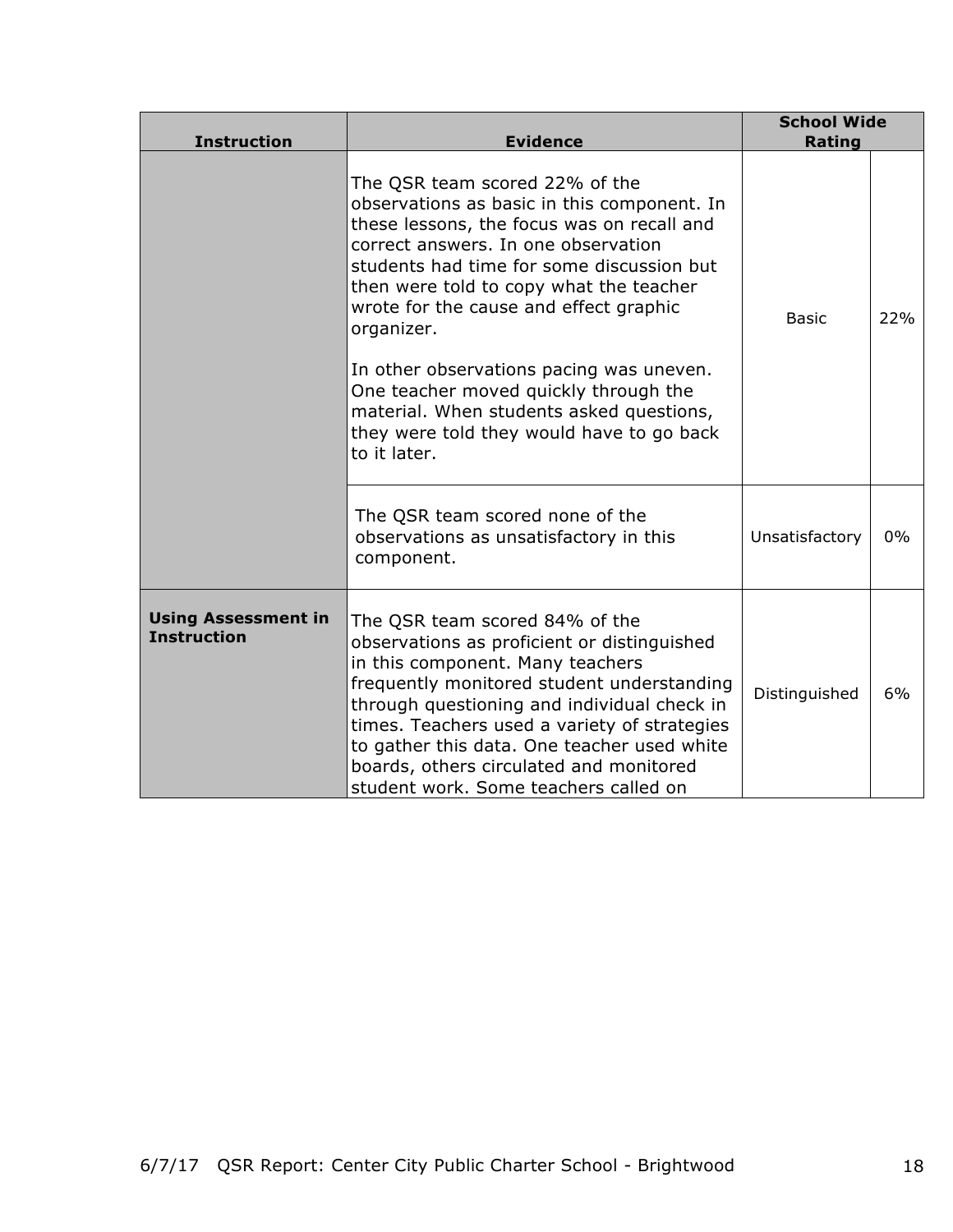| <b>Instruction</b> | <b>Evidence</b>                                                                                                                                                                                                                                                                                                                                                                                                                                                                                                                                                                                                                                                        | <b>School Wide</b><br>Rating |     |
|--------------------|------------------------------------------------------------------------------------------------------------------------------------------------------------------------------------------------------------------------------------------------------------------------------------------------------------------------------------------------------------------------------------------------------------------------------------------------------------------------------------------------------------------------------------------------------------------------------------------------------------------------------------------------------------------------|------------------------------|-----|
|                    | specific students, not just those with their<br>hands raised.<br>Several teachers adjusted the lesson, or<br>provided scaffolded support based on the<br>data gathered. Students, who needed<br>additional time or support, worked in a<br>small group with an adult while other<br>students continued independently. Other<br>teachers provided targeted and specific<br>feedback to individual students based on<br>their work.<br>To ensure students understood assessment<br>criteria, some teachers provided a model.<br>At times, these were examples of other<br>student work and at other times, the<br>teacher modeled the process for students to<br>follow. | Proficient                   | 78% |
|                    | The QSR team scored 16% of the<br>observations as basic in this component. In<br>these observations, teachers would<br>sometimes poll the class but not use the<br>data. In one observation the teacher asked<br>students to show a thumbs up or down<br>whether they agreed, but then did not use<br>that information to clarify misconceptions.                                                                                                                                                                                                                                                                                                                      | <b>Basic</b>                 | 16% |
|                    | The QSR team scored none of the<br>observations as unsatisfactory in this<br>component.                                                                                                                                                                                                                                                                                                                                                                                                                                                                                                                                                                                | Unsatisfactory               | 0%  |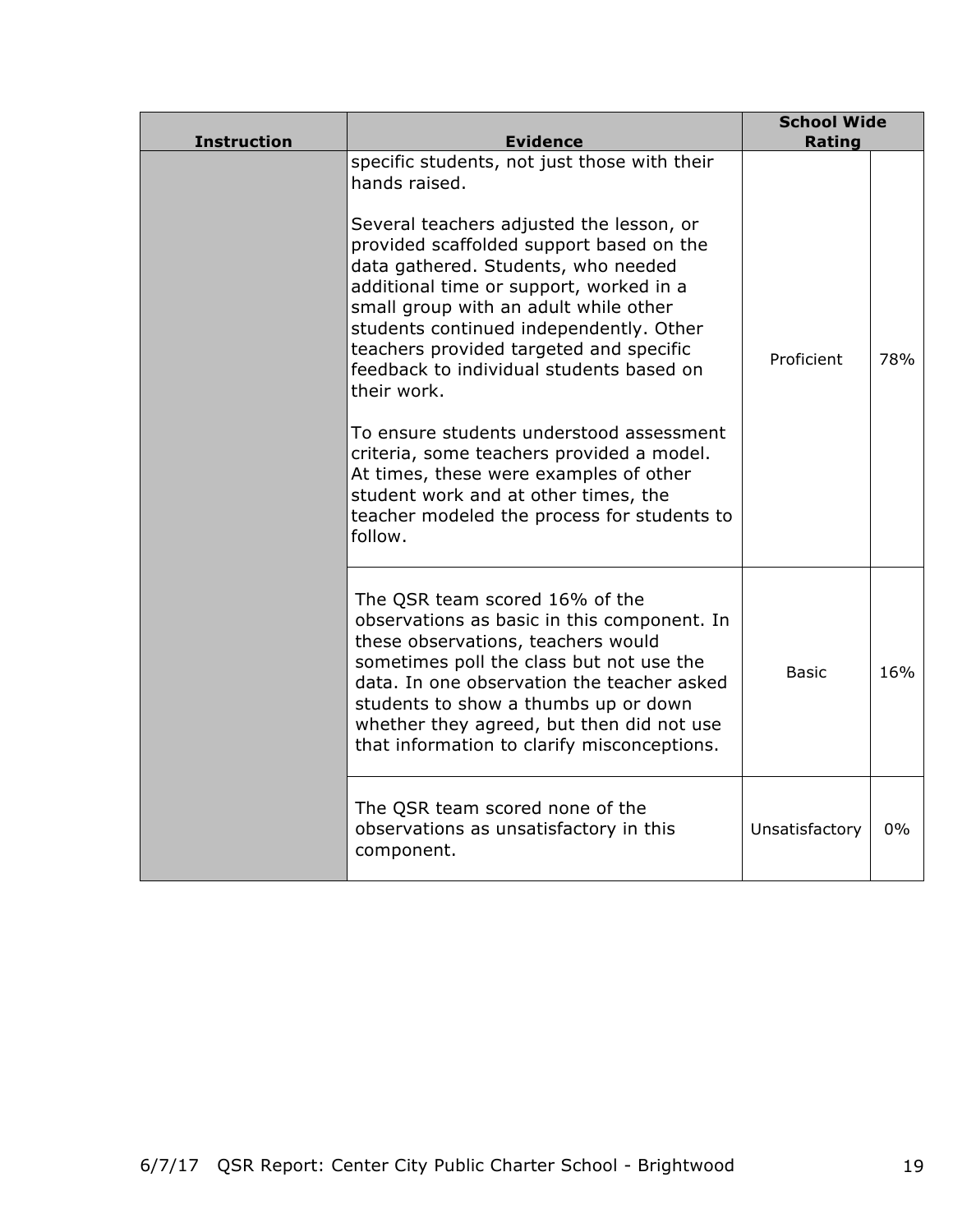## **APPENDIX I: THE CLASSROOM ENVIRONMENT OBSERVATION RUBRIC**

| <b>The Classroom</b><br><b>Environment</b>                                | <b>Unsatisfactory</b>                                                                                                                                                                                                      | <b>Basic</b>                                                                                                                                                                                                                                                                                                                                 | <b>Proficient</b>                                                                                                                                                                                                                                 | <b>Distinguished</b>                                                                                                                                                                                                                                                                                                                 |
|---------------------------------------------------------------------------|----------------------------------------------------------------------------------------------------------------------------------------------------------------------------------------------------------------------------|----------------------------------------------------------------------------------------------------------------------------------------------------------------------------------------------------------------------------------------------------------------------------------------------------------------------------------------------|---------------------------------------------------------------------------------------------------------------------------------------------------------------------------------------------------------------------------------------------------|--------------------------------------------------------------------------------------------------------------------------------------------------------------------------------------------------------------------------------------------------------------------------------------------------------------------------------------|
| <b>Creating an</b><br><b>Environment of</b><br><b>Respect and Rapport</b> | Classroom interactions,<br>both between the teacher<br>and students and among<br>students, are negative or<br>inappropriate and<br>characterized by sarcasm,<br>putdowns, or conflict.                                     | Classroom interactions<br>are generally<br>appropriate and free<br>from conflict but may be<br>characterized by<br>occasional displays of<br>insensitivity.                                                                                                                                                                                  | Classroom interactions<br>reflect general warmth<br>and caring, and are<br>respectful of the cultural<br>and developmental<br>differences among<br>groups of students.                                                                            | Classroom interactions<br>are highly respectful,<br>reflecting genuine<br>warmth and caring<br>toward individuals.<br>Students themselves<br>ensure maintenance of<br>high levels of civility<br>among member of the<br>class.                                                                                                       |
| Establishing a<br><b>Culture for Learning</b>                             | The classroom does not<br>represent a culture for<br>learning and is<br>characterized by low<br>teacher commitment to the<br>subject, low expectations<br>for student achievement,<br>and little student pride in<br>work. | The classroom<br>environment reflects<br>only a minimal culture<br>for learning, with only<br>modest or inconsistent<br>expectations for student<br>achievement, little<br>teacher commitment to<br>the subject, and little<br>student pride in work.<br>Both teacher and<br>students are performing<br>at the minimal level to<br>"get by." | The classroom<br>environment represents<br>a genuine culture for<br>learning, with<br>commitment to the<br>subject on the part of<br>both teacher and<br>students, high<br>expectations for student<br>achievement, and<br>student pride in work. | Students assumes<br>much of the<br>responsibility for<br>establishing a culture<br>for learning in the<br>classroom by taking<br>pride in their work,<br>initiating improvements<br>to their products, and<br>holding the work to the<br>highest standard.<br>Teacher demonstrates<br>as passionate<br>commitment to the<br>subject. |
| <b>Managing Classroom</b><br><b>Procedures</b>                            | Classroom routines and<br>procedures are either<br>nonexistent or inefficient,<br>resulting in the loss of<br>much instruction time.                                                                                       | Classroom routines and<br>procedures have been<br>established but function<br>unevenly or<br>inconsistently, with<br>some loss of instruction<br>time.                                                                                                                                                                                       | Classroom routines and<br>procedures have been<br>established and function<br>smoothly for the most<br>part, with little loss of<br>instruction time.                                                                                             | Classroom routines and<br>procedures are<br>seamless in their<br>operation, and students<br>assume considerable<br>responsibility for their<br>smooth functioning.                                                                                                                                                                   |
| <b>Managing Student</b><br><b>Behavior</b>                                | Student behavior is poor,<br>with no clear expectations,<br>no monitoring of student<br>behavior, and<br>inappropriate response to<br>student misbehavior.                                                                 | Teacher makes an effort<br>to establish standards of<br>conduct for students,<br>monitor student<br>behavior, and respond to<br>student misbehavior, but<br>these efforts are not<br>always successful.                                                                                                                                      | Teacher is aware of<br>student behavior, has<br>established clear<br>standards of conduct,<br>and responds to student<br>misbehavior in ways that<br>are appropriate and<br>respectful of the<br>students.                                        | Student behavior is<br>entirely appropriate,<br>with evidence of<br>student participation in<br>setting expectations<br>and monitoring<br>behavior. Teacher's<br>monitoring of student<br>behavior is subtle and<br>preventive, and<br>teachers' response to<br>student misbehavior is<br>sensitive to individual<br>student needs.  |